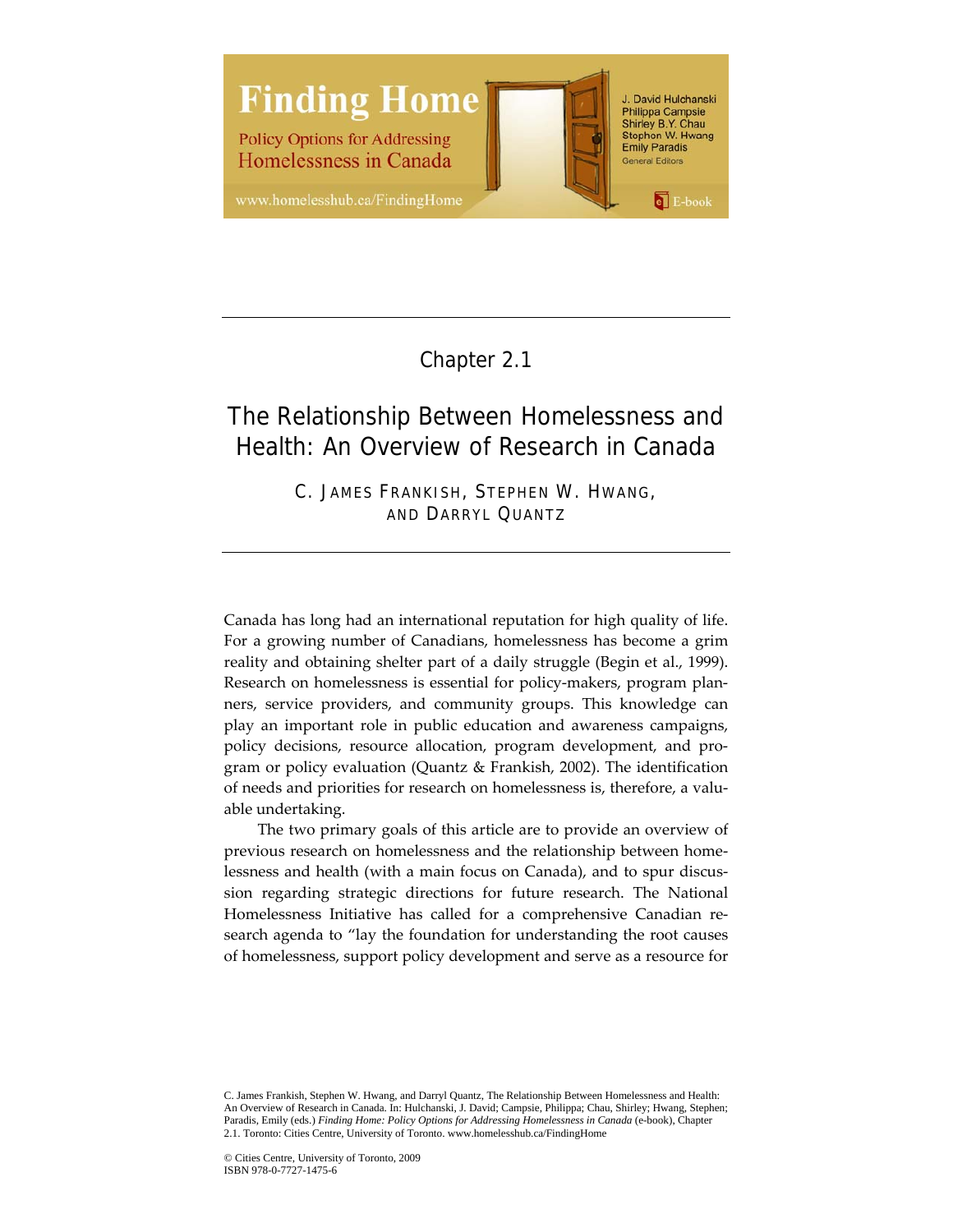accountability and reporting." Development of this agenda will require active engagement by a wide range of stakeholders, including homeless people, those at risk of becoming homeless, service providers and advo‐ cates for homeless people, government representatives, researchers and research funding agencies.

#### **Literature review**

A variety of strategies were used to identify literature on homelessness that reflected diversity in both geographical and topical focus. This was deemed essential considering that many important sources of information are found in reports from government and community agencies, in addition to the peer‐reviewed academic literature. This article is not a comprehensive review of the literature on homelessness in Canada, but rather an effort to frame the different types and areas of research for the purpose of developing future work.

An initial search strategy involved the use of electronic databases, including major social sciences, health and humanities databases. A second strategy sought out examples of literature from government, com‐ munity, advocacy and service websites. Examples of homelessness re‐ search, program descriptions and policy documents were collected. Canadian literature was the primary target of these searches, but review papers from international sources were also included for comparison purposes and to provide additional examples of interventions. Only documents that identified homelessness as a major focus were collected. Papers and reports on housing policy and programs were only included if they focused on homelessness. General reports on housing policy and programs were excluded. Only literature and reports published since 1990 in English were reviewed.

Collected documents were reviewed and categorized. Research was defined broadly to include the systematic generation of new knowledge through a variety of means, including descriptive reports. A more re‐ strictive definition (for example, one based on specific methods such as controlled trials) would have excluded a large proportion of the litera‐ ture on homelessness in Canada. Research within the following categories were included:

> C. James Frankish, Stephen W. Hwang, and Darryl Quantz 2.1 The Relationship Between Homelessness and Health: An Overview of Research in Canada

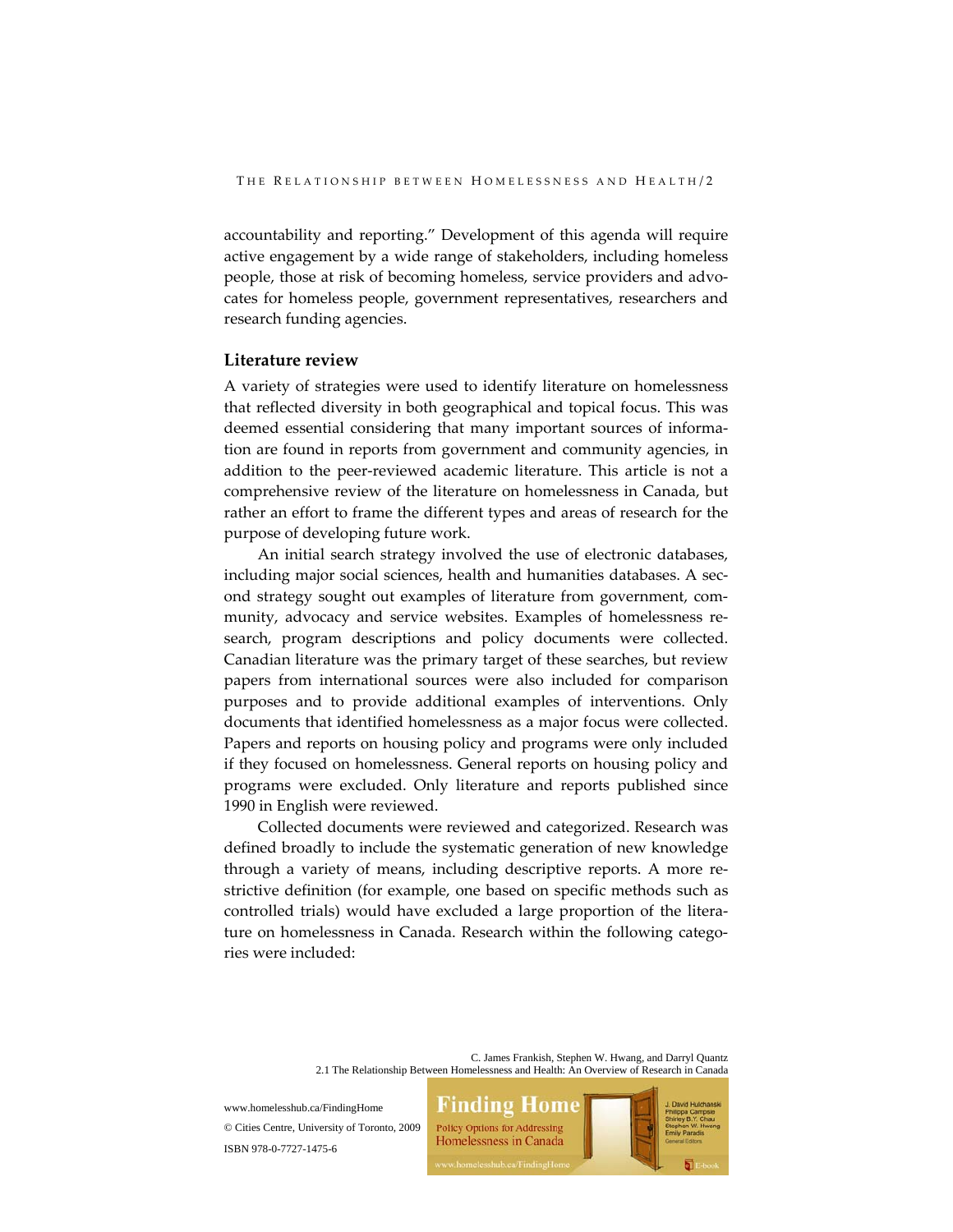- conceptual research (examining the definition/meaning of homeless‐ ness);
- environmental scans (documenting the extent of homelessness and health and social issues related to homelessness);
- methods research (focusing on the development of new tools for studying homelessness);
- needs assessments (focusing on the needs of the homeless as expressed by the homeless and service providers);
- evaluation research (describing the process and outcomes of pro‐ grams and policies);
- intervention research (examining the effectiveness of programs and services).

# **The scope of homelessness in Canada**

Many efforts have focused on obtaining a clearer understanding of the nature and extent of homelessness in Canada. Canada's first efforts to provide an estimate of the homeless population began in 1987 through the work of the Canadian Council on Social Development (Begin et al., 1999). Further efforts at measuring homelessness have been undertaken by Statistics Canada. Data from the 2001 Census indicated that over 14,000 individuals were homeless in this country (Statistics Canada, 2002). Most advocates and researchers, however, believe that these num‐ bers vastly under-represent the problem, and new strategies are necessary to accurately capture usable information. Other strategies include the development of the Homeless Individuals and Families Information System (HIFIS) that focuses on capturing more complete information on shelter users in cities across Canada (Canada Mortgage and Housing Corporation, 1999). Specific cities in Canada have also initiated local homelessness counts in an attempt to measure the numbers of homeless and at‐risk persons in their jurisdictions.

Examples from large urban areas include a report on homeless and at‐risk persons in the Greater Vancouver region (Woodward et al., 2002), the Toronto Report Card on Homelessness (City of Toronto, 2000), and the City of Calgary Homeless Count (Stroik, 2004). A number of smaller cities and regions have produced similar reports.

> C. James Frankish, Stephen W. Hwang, and Darryl Quantz 2.1 The Relationship Between Homelessness and Health: An Overview of Research in Canada

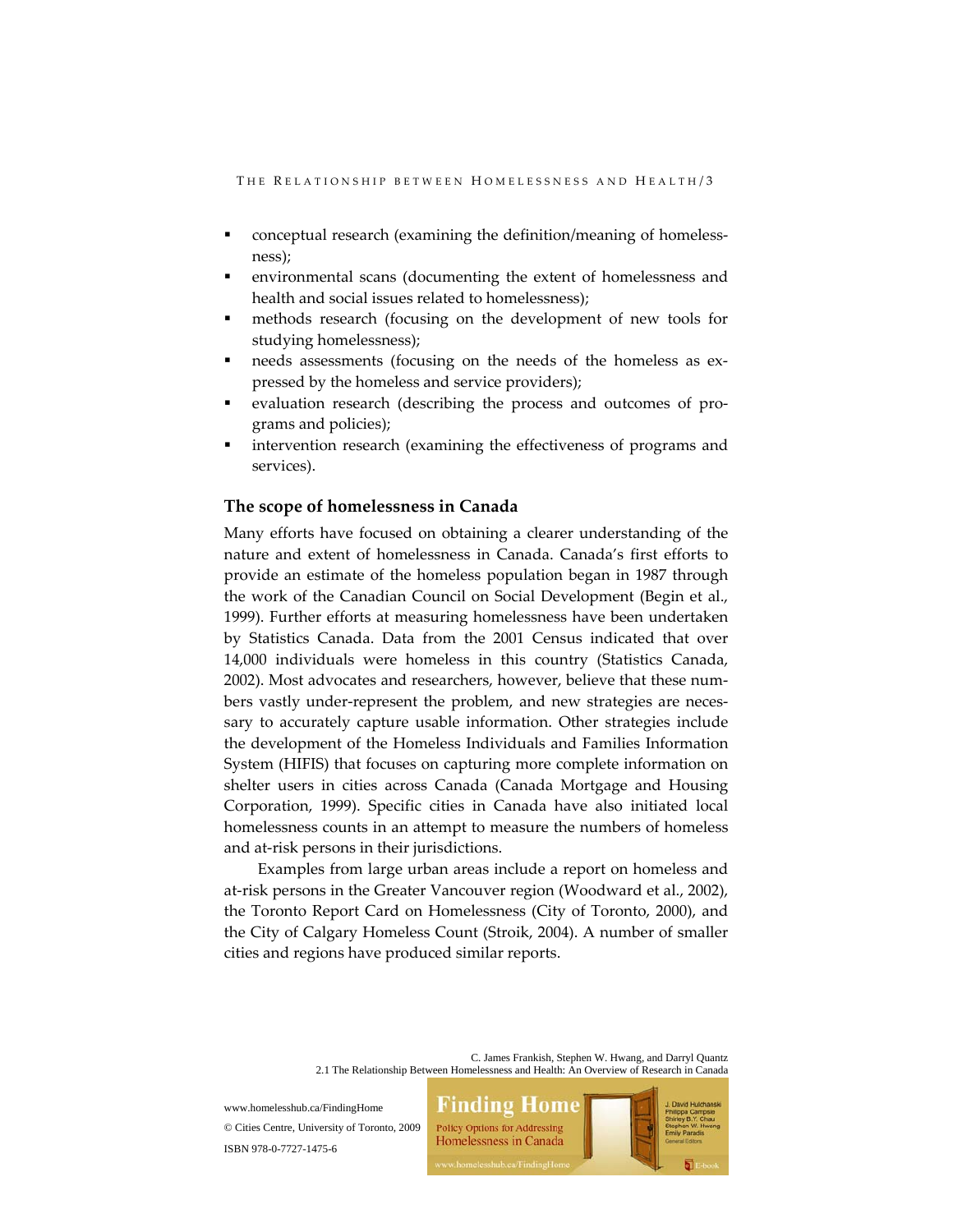The challenges associated with obtaining a clear picture of the scope of homelessness in Canada included the lack of a consistent definition of homelessness, difficulty in identifying homeless persons, the transient nature of homelessness, difficulty in communicating with homeless per‐ sons, and lack of participation by local agencies (Bentley, 1995). The de‐ finition of homelessness is particularly important. Homelessness can be viewed along a continuum, with those living outdoors and in other plac‐ es not intended for human habitation at the extreme, followed by those living in shelters. These individuals are referred to as being absolutely homeless. Homelessness also includes people who are staying with friends or family on a temporary basis, often referred to as "couch surf‐ ing" or being "doubled up." Those at risk of being homeless include per‐ sons who are living in substandard or unsafe housing and persons who are spending a very large proportion of their monthly income on housing. The definition of homelessness is not trivial. It can have profound consequences for policy, resource allocation, and parameters used to evaluate the success of homelessness initiatives. This article focuses on research and interventions related to absolute homelessness. Much of this information has implications for those who are at risk.

Other important aspects of homelessness in Canada are the impact of urbanization, the heterogeneity of the homeless population, and the complexity of the causes of homelessness. Canada is experiencing a rap‐ id and continuing trend towards urbanization, as indicated by the fact that almost 80 percent of Canadians now live in cities with populations of 10,000 or more. Although homelessness is a problem in rural areas of Canada, it has become an obvious crisis in large urban areas, where availability of affordable housing is limited due to a loss of rental units and a shortage of social housing (Woodward et al., 2002).

Heterogeneity within the homeless population is important to rec‐ ognize. Homelessness affects single men and women, street youth, fami‐ lies with children, people of all races and ethnicities, lifelong Canadians, immigrants and refugees, and these groups often face different health issues (Hwang, 2001). For most individuals, homelessness represents a transient one‐time crisis or an episodic problem; for a distinctly different subgroup of individuals, homelessness is a chronic condition (Kuhn & Culhane, 1998).

> C. James Frankish, Stephen W. Hwang, and Darryl Quantz 2.1 The Relationship Between Homelessness and Health: An Overview of Research in Canada

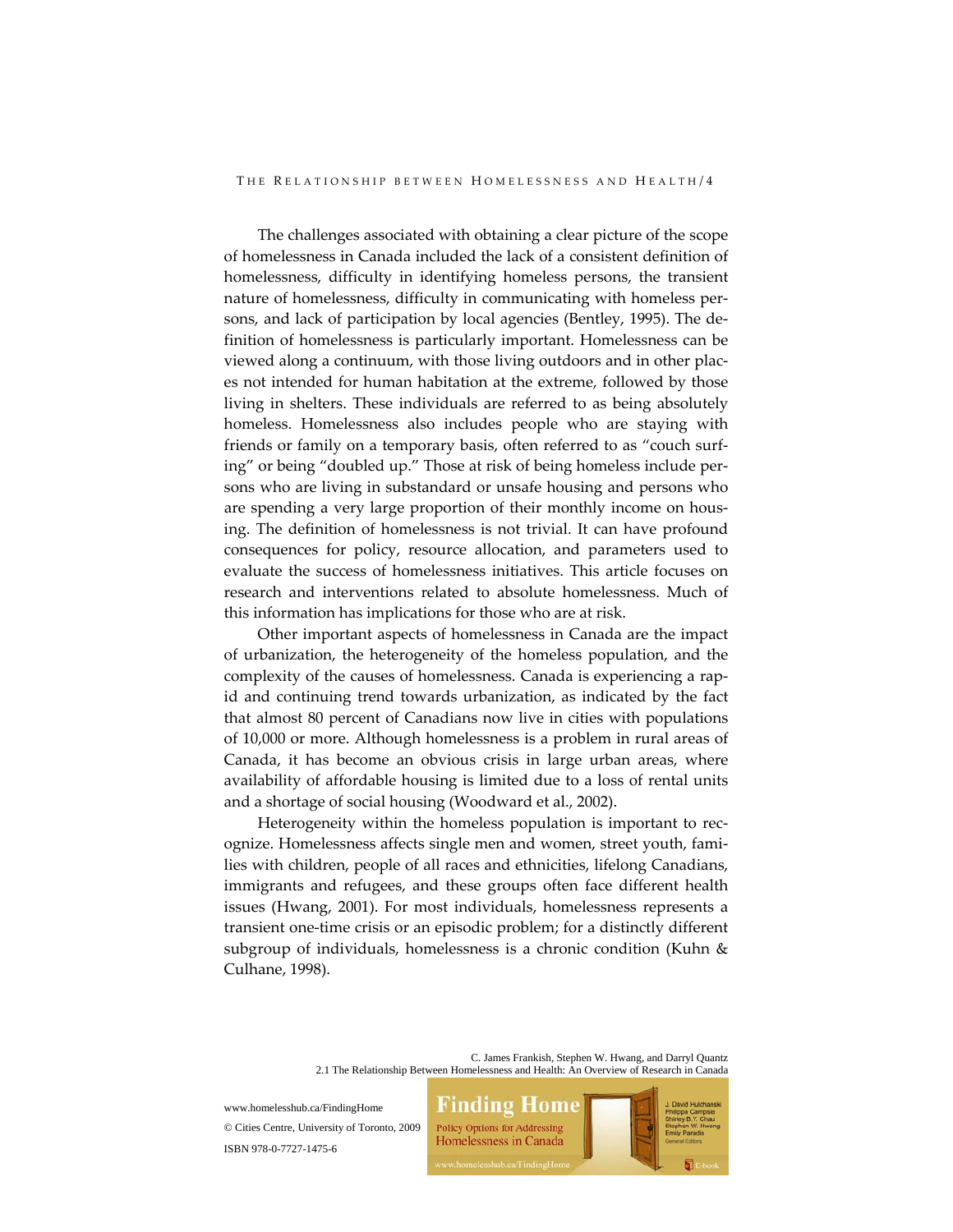THE RELATIONSHIP BETWEEN HOMELESSNESS AND HEALTH/5

There is no single pathway to homelessness. Homelessness is the re‐ sult of a complex interaction of factors at the individual level such as adverse childhood experiences, low educational attainment, lack of job skills, family breakdown, mental illness and substance abuse (Herman et al., 1997; Koegel et al., 1995; Susser et al., 1993) and at the societal level, such as poverty, high housing costs, labour market conditions, decreased public benefits, and racism and discrimination (Jencks, 1994; O'Flaherty, 1996; Schwartz & Carpenter, 1999) (see Figure 1).

Research on homelessness has often reflected disciplinary tradi‐ tions, with health researchers focusing on individual risk factors and social scientists looking at marginalization, exclusion and economic forces. This is important because the formulation of the causes of homelessness can become highly politicized and can influence public perceptions and policies related to homelessness.



Figure 1. Causal pathways relating homelessness, health, and quality of life.

C. James Frankish, Stephen W. Hwang, and Darryl Quantz 2.1 The Relationship Between Homelessness and Health: An Overview of Research in Canada

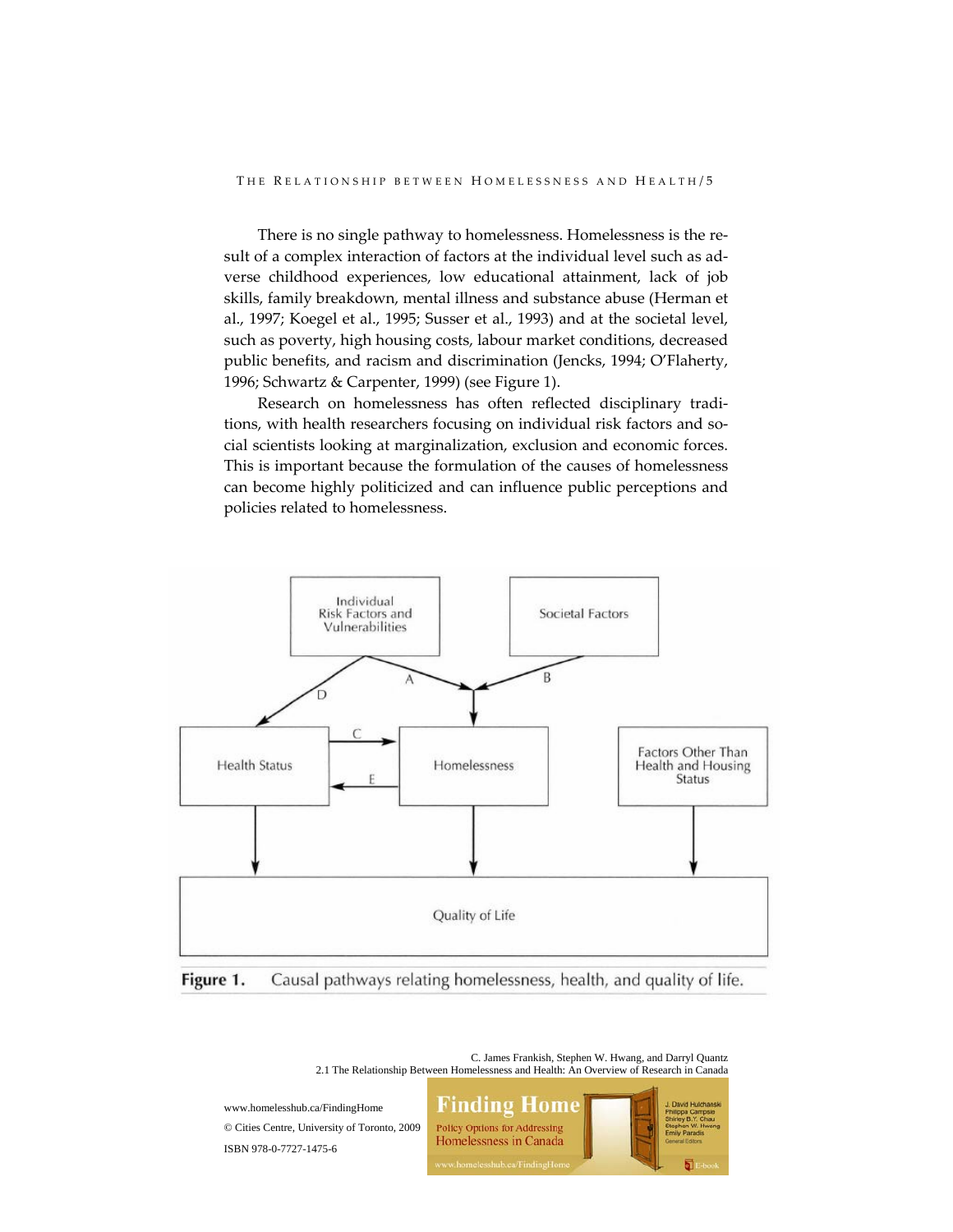# **The health status of homeless persons**

#### *Causal Pathways*

Homelessness is clearly associated with poor health. In reviewing the research in this area, a schema of causal pathways underlying this association may be useful. Homelessness has a direct adverse impact on health (Figure 1, arrow C). Crowded shelter conditions can result in ex‐ posure to tuberculosis or infestations with scabies and lice, and long pe‐ riods of walking and standing and prolonged exposure of the feet to moisture and cold can lead to cellulitis, venous stasis and fungal infec‐ tions (Stratigos & Katsambas, 2003). However, the relationship between homelessness and ill health is far more complex (Hwang, 2002). Many risk factors for homelessness, such as poverty and substance use (Figure 1, arrow A), are also strong independent risk factors for ill health (Figure 1, arrow D). Many people who are homeless remain at risk for poor health even if they obtain stable housing. In addition, certain health conditions (particularly mental illness) may contribute to the onset of home‐ lessness and then in turn be exacerbated by the homeless state (Figure 1, arrows C and E). Finally, improved health and adequate housing are means of achieving the ultimate goal of improved quality of life. Researchers are now recognizing the need to understand and measure the impact of interventions on quality of life, in addition to housing and health outcomes (Lehman et al., 1995).

## *Specific Health Conditions*

Homeless people are at greatly increased risk of death. Mortality rates among street youths in Montreal are nine times higher for males and 31 times higher for females, compared to the general population (Roy et al., 1998a). Men using homeless shelters in Toronto are two to eight times more likely to die than their counterparts in the general population (Hwang, 2000, 2002).

The prevalence of mental illness and substance abuse is much higher among homeless adults than in the general population. Contrary to popular misconceptions, only a small proportion of the homeless population suffers from schizophrenia. The lifetime prevalence of schizophre‐

> C. James Frankish, Stephen W. Hwang, and Darryl Quantz 2.1 The Relationship Between Homelessness and Health: An Overview of Research in Canada

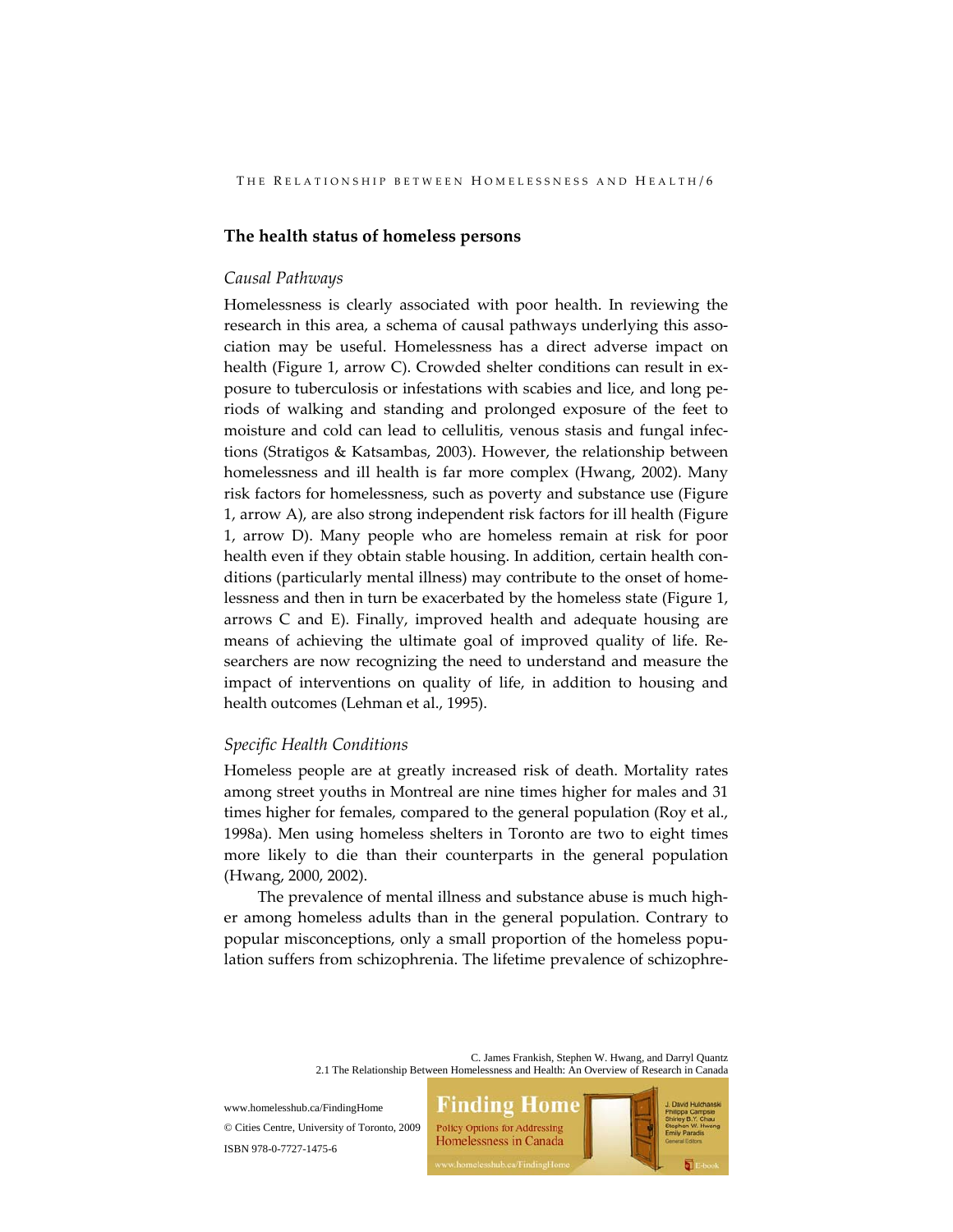nia is only 6 percent among Toronto's homeless (Canadian Mental Health Association, 1998). Affective disorders are more common, with lifetime prevalence rates of 20‐40 percent (Fischer & Breakey, 1991; Suss‐ er et al., 1993). Alcohol use disorders are widespread, with lifetime pre‐ valence rates of about 60 percent in homeless men (Fischer & Breakey, 1991). Cocaine and marijuana are the illicit drugs most often used by homeless Canadians (Smart & Adlaf, 1991). Patterns of substance abuse and mental illness vary across subgroups of homeless people: single women are more likely to have mental illness and less likely to have sub‐ stance use disorders than single men (Fischer & Breakey, 1991). Female heads of homeless families have far lower rates of both substance abuse and mental illness than other homeless people (Shinn et al., 1998).

Homeless people are at increased risk of tuberculosis (TB) due to al‐ coholism, poor nutritional status and AIDS (Advisory Council for the Elimination of Tuberculosis, 1992). In addition, the likelihood of exposure to TB is high in shelters due to crowding, large transient popula‐ tions, and inadequate ventilation (Nolan et al., 1991). Canadian data on the incidence and molecular epidemiology of TB among homeless people are lacking. In the United States, more than half of TB cases among homeless people represent clusters of primary tuberculosis, rather than reactivation of old disease (Barnes et al., 1996). Treatment of active TB in the homeless is complicated by loss to follow‐up, non‐adherence to ther‐ apy, prolonged infectivity and drug resistance (Pablos‐Mendez et al., 1997). Directly observed therapy results in higher cure rates and fewer relapses (Advisory Council for the Elimination of Tuberculosis, 1992). Homeless persons with positive skin tests without active TB may be con‐ sidered for directly observed prophylaxis (Nazar-Stewart & Nolan, 1992).

Among homeless youth in Canada, risk factors for HIV infection in‐ clude survival sex, multiple sexual partners, inconsistent use of condoms and injection drug use (Roy et al., 1999). Infection rates were 2.2 percent and 11.3 percent among homeless youths seeking HIV testing at two clinics in Vancouver in 1988 (Manzon et al., 1992). In contrast, the preva‐ lence of HIV infection was only 0.6 percent in a group of homeless youths surveyed in Toronto in 1990 (Wang et al., 1991). In a 1997 study of homeless adults in Toronto, the HIV infection rate was 1.8 percent,

> C. James Frankish, Stephen W. Hwang, and Darryl Quantz 2.1 The Relationship Between Homelessness and Health: An Overview of Research in Canada

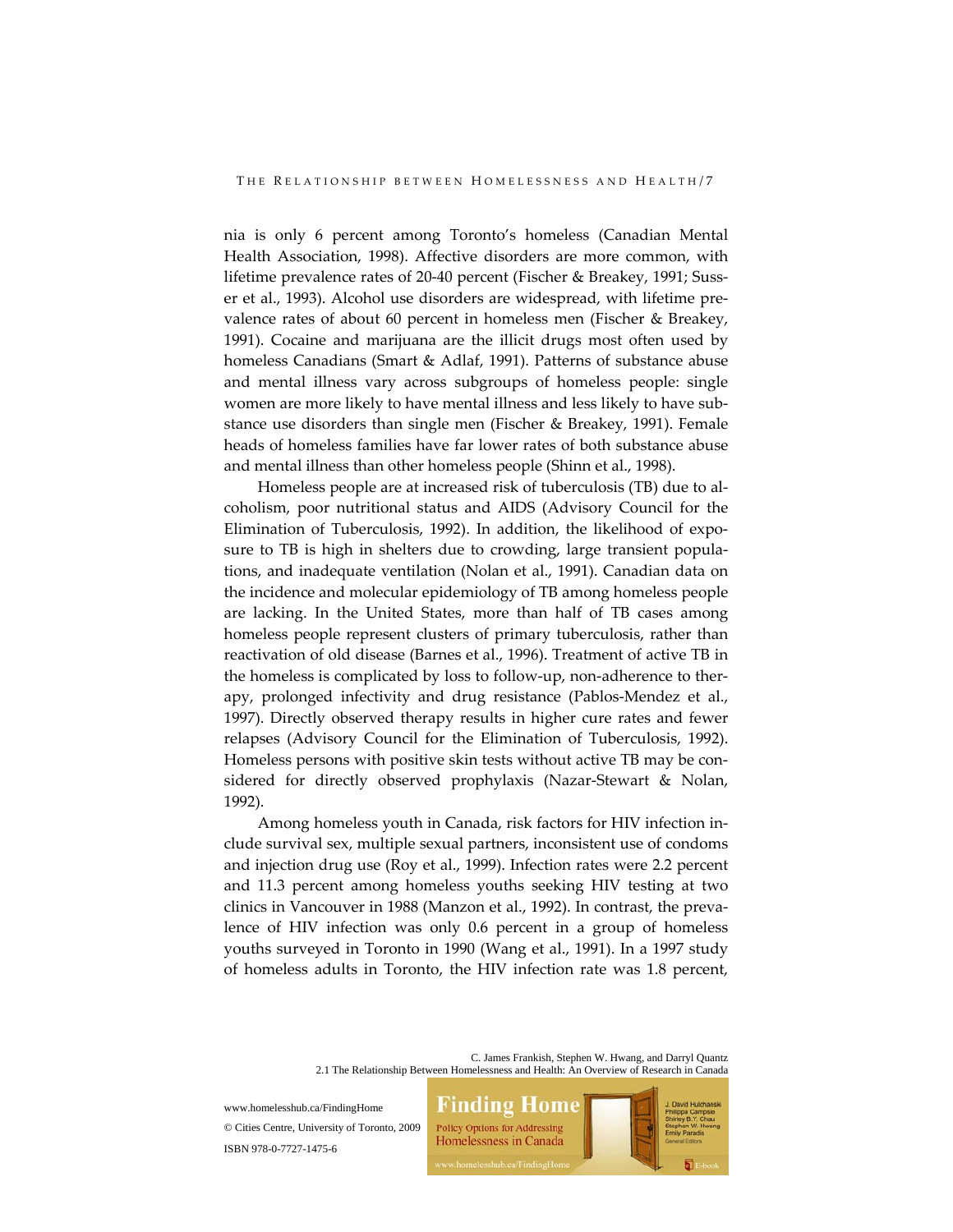with increased risk observed among individuals with a history of using IV drugs or crack cocaine (Goering et al., 2002). A study of homeless adults and runaway youth in 14 US cities in 1989−92 found HIV infection rates ranging from 0 to 21 percent with a median of 3.3 percent (Allen et al., 1994).

Sexual and reproductive health are major issues for street youth. Studies of street‐involved youth in Montreal have documented high rates of involvement in survival sex, sexually transmitted diseases and unplanned pregnancy (Roy et al., 1998b, 1999, 2003). Anecdotal reports suggest that pregnancy is common among street youths in Canada; in the US, 10 percent of homeless female youths aged 14‐17 years are cur‐ rently pregnant (Greene & Ringwalt, 1998).

Injuries and assaults are a serious threat to the health of homeless people. In Toronto, 40 percent of homeless persons have been assaulted and 21 percent of homeless women have been raped in the past year (Crowe & Hardill, 1993). Unintentional injuries due to falls or being struck by a vehicle, as well as drug overdoses, are leading causes of mortality among homeless men in Toronto (Roy et al., 1998a).

Homeless adults suffer from a wide range of chronic medical condi‐ tions, including seizures, chronic obstructive pulmonary disease and musculoskeletal disorders (Crowe & Hardill, 1993). Hypertension and diabetes are often inadequately controlled (Hwang & Bugeja, 2000; Kin‐ chen & Wright, 1991). Homeless people in their forties and fifties often develop health disabilities that are commonly seen in persons who are decades older (Gelberg et al., 1990). Oral and dental health is poor (Gib‐ son et al., 2003; Lee et al., 1994; Pizem et al., 1994).

Homeless people face many barriers that impair their access to health care, even under the Canadian system of universal health insurance. Many homeless persons do not have a health card, are unable to make or keep appointments, or lack continuity of care due to their transience (i.e., no permanent address or telephone). Homelessness entails a daily struggle for the essentials of life. Competing priorities may impede homeless people from obtaining needed health services (Gelberg et al., 1997). Access to mental health care and substance abuse treatment re‐ mains a crucial issue (Wasylenki et al., 1993). Obtaining prescription medications can be problematic and adhering to medical recommenda‐

> C. James Frankish, Stephen W. Hwang, and Darryl Quantz 2.1 The Relationship Between Homelessness and Health: An Overview of Research in Canada

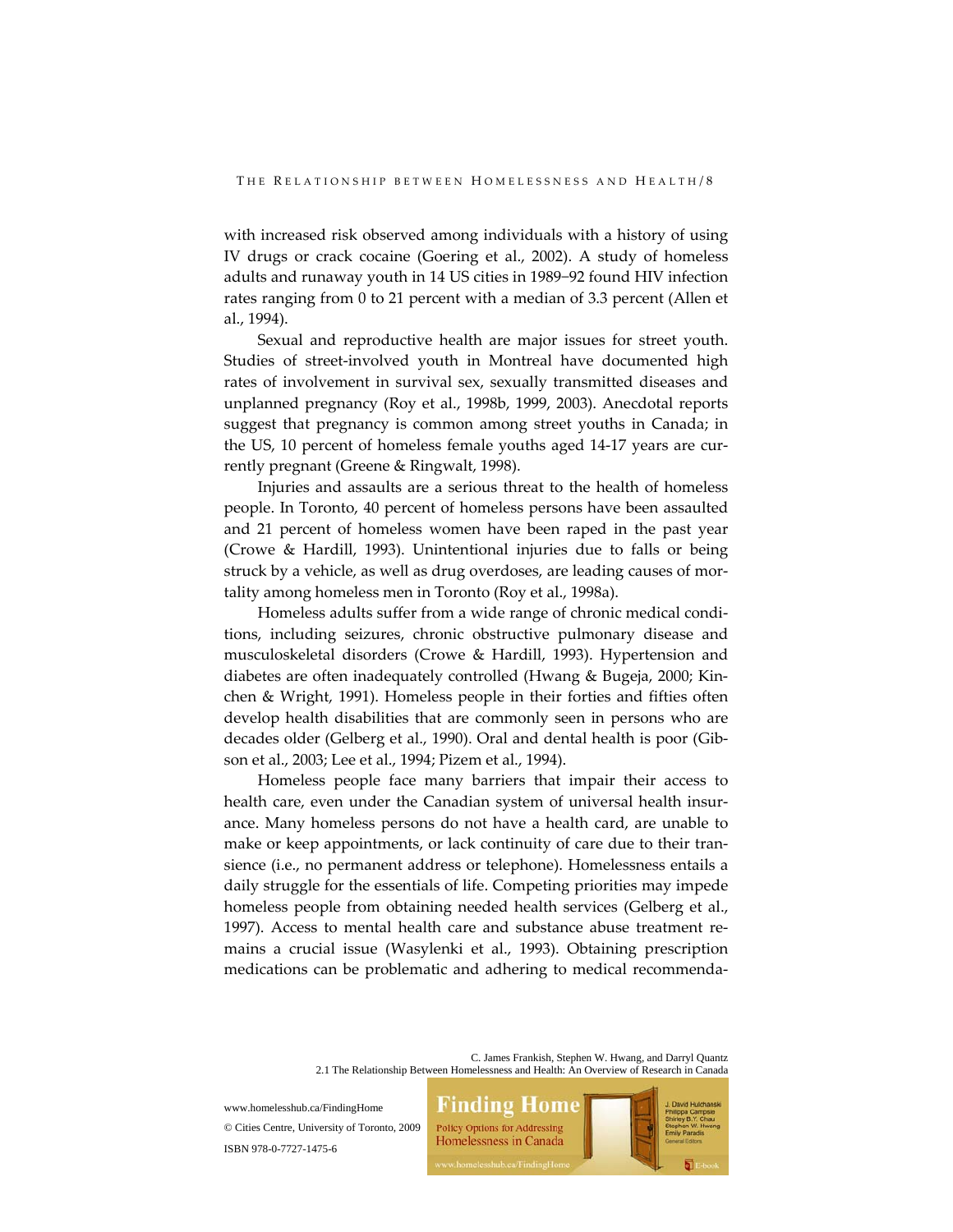tions regarding rest or dietary modification is often impossible (Hwang & Bugeja, 2000; Hwang & Gottlieb, 1999). Studies from the United States have shown that homeless adults have high levels of health-care utilization and often obtain care in emergency departments (Kushel et al., 2002; Kushel et al., 2001). Homeless people are hospitalized up to five times more often than the general public (Martell et al, 1992) and stay in the hospital longer than other low-income patients (Salit et al., 1998).

# **Interventions to reduce homelessness and improve the health of homeless persons**

This section provides an overview of the wide array of interventions re‐ ported within the literature that have attempted to decrease the prevalence of homelessness and improve the health of homeless people. We have classified these interventions into four clusters using a taxonomy derived from the literature, theory and past experience:

- biomedical and health care strategies;
- educational and behavioural strategies;
- environmental strategies;
- policy and legislative strategies.

For each cluster, we provide a brief description, examples of interventions of that type, and a summary of research gaps and opportunities within that cluster. These clusters are not mutually exclusive; some interventions may fit under more than one cluster.

## *Biomedical and Health Care Strategies*

This cluster of strategies focuses on medical interventions to improve health status and includes primary health-care programs, clinical services through outreach programs, psychiatric treatment teams and sub‐ stance abuse treatment. Interventions that are purely biomedical, how‐ ever, may improve the health of homeless people but fail to address their homelessness. Thus, interventions that combine health care with housing and other social services need to be considered.

Only a small number of studies have examined the effectiveness of biomedical or health care interventions for homeless people using a rigorous controlled design. Most of these studies have focused on homeless

> C. James Frankish, Stephen W. Hwang, and Darryl Quantz 2.1 The Relationship Between Homelessness and Health: An Overview of Research in Canada

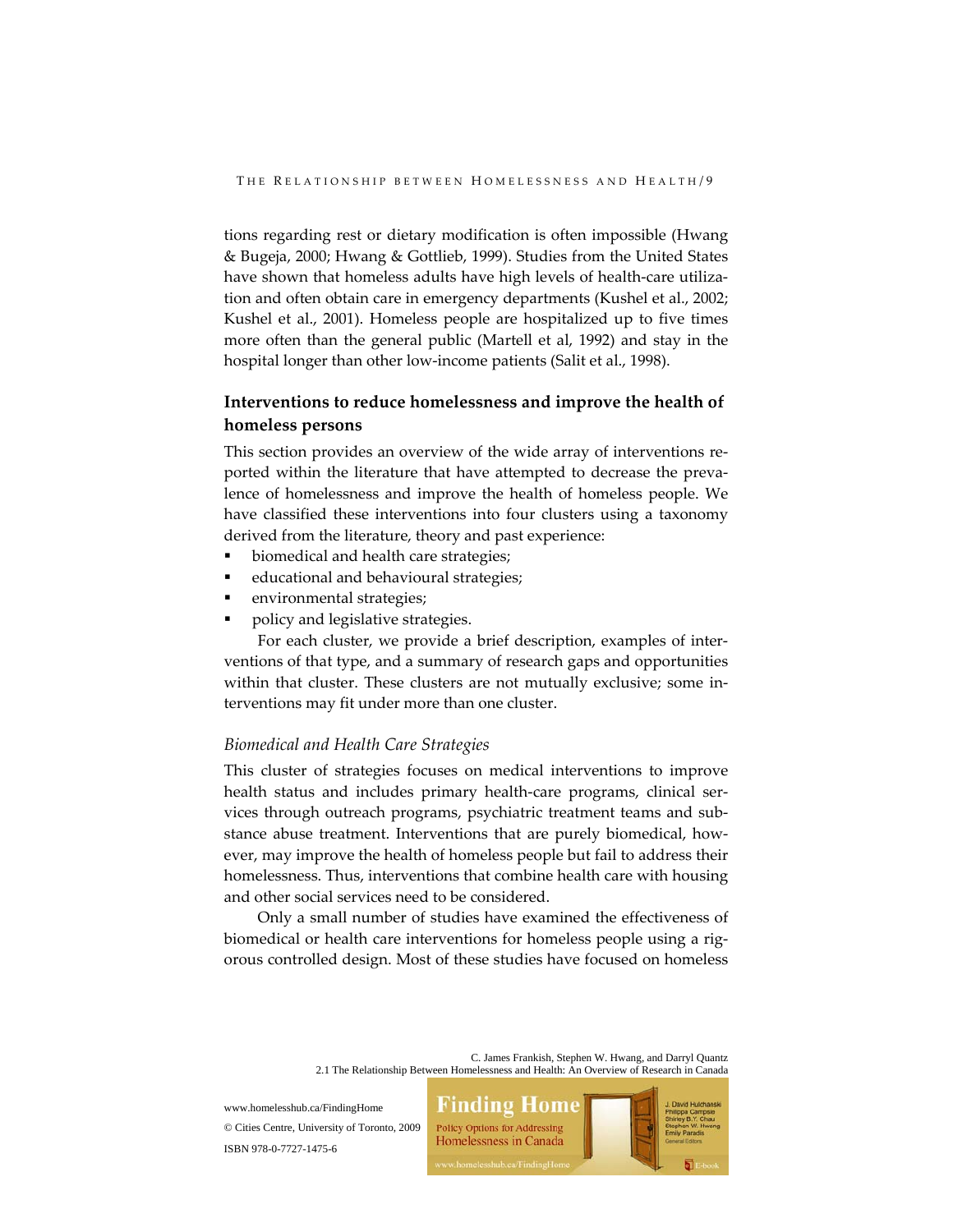persons with mental illness or substance abuse. For example, studies have confirmed the effectiveness of the Assertive Community Treatment (ACT) model for homeless people with severe mental illness. ACT in‐ volves a team of psychiatrists, nurses, and social workers that follows a small caseload of clients in the community and provides high-intensity treatment and case management (Lehman et al., 1997; Wasylenki et al., 1993). Compared to usual care, patients receiving ACT have fewer psy‐ chiatric in‐patient days, more days in community housing, and greater symptom improvement.

A recent example of a combined housing and health service pro‐ gram is the New York City Housing Initiative (Metraux et al., 2003). This program made resources available to create 3,300 housing units and so‐ cial services support for mentally ill homeless persons. Over two years, people in the program stayed in shelters an average of 128 days fewer than similar people in a control group. The treatment of substance abuse in homeless persons has been the subject of a number of studies; a recent review of the literature is available (Zerger, 2002).

Gaps in this area include a lack of research on interventions for homeless youth or families with children, limited research on interventions to address health problems other than mental illness or substance abuse, and little or no data on the effectiveness of various models of pri‐ mary care delivery for the homeless. Opportunities for future research include a focus on "harm‐reduction" programs that seek to minimize adverse health impacts among homeless substance users rather than fo‐ cusing exclusively on abstinence. Examples include "safe injection sites" for drug users and shelter‐based controlled drinking programs in which residents are provided with alcohol on a metered schedule.

#### *Educational and Behavioural Strategies*

This cluster of strategies seeks to prevent homelessness or improve the health status of homeless persons through educational programs and behavioural change. Educational programs may focus on homeless peo‐ ple, individuals at risk of homelessness, or the general public. Efforts to promote behavioural change in the homeless include harm‐reduction programs, counselling, and referral services. Education of health care workers, shelter workers, and service providers is included in these

> C. James Frankish, Stephen W. Hwang, and Darryl Quantz 2.1 The Relationship Between Homelessness and Health: An Overview of Research in Canada

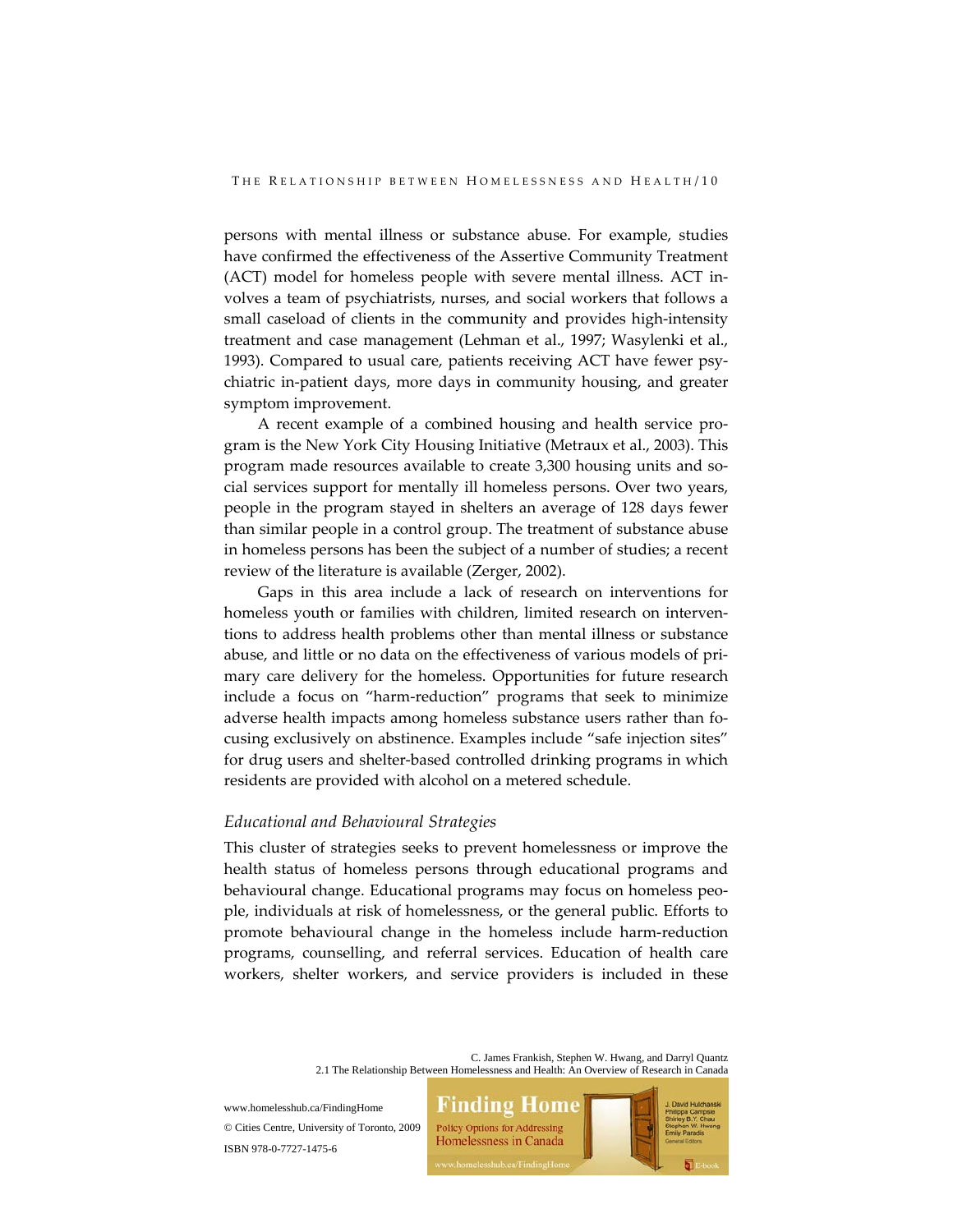strategies. For example, the Streethealth Coalition in Ottawa provides prevention and education on infectious diseases and health conditions often found in the homeless (Canada Mortgage and Housing Corpora‐ tion, 1995). The Federation of Non‐Profit Housing Organizations of Mon‐ treal promotes education on a range of basic life skills. Ontario's Urban Aboriginal homelessness strategy includes culturally appropriate pro‐ grams, such as cultural counselling and programs, and employment services.

Examples of programs targeting homeless or at‐risk individuals in‐ clude tenants' rights organizations, eviction prevention services, and groups such as the Safe Homes for Youth in Ottawa, which provides education and support for high‐risk youth (Canada Mortgage and Hous‐ ing Corporation, 1995). Alternatively, educational initiatives may focus on increasing public and government awareness of homelessness issues. Examples include a public awareness campaign in Ontario to aid the public in assisting homeless persons (Provincial Task Force on Home‐ lessness, 1998) and efforts by advocacy groups such as the Canadian Housing and Renewal Association, the Centre for Equality Rights in Ac‐ commodation and the Housing and Homelessness Network in Ontario to promote changes in government policy related to homelessness.

Very little evaluation research has been undertaken on health edu‐ cation programs for the homeless (May & Evans, 1994). This constitutes a major research gap. Reports of educational and behavioural interven‐ tions have often been limited to basic program information. More in‐ depth descriptions of development and implementation processes are needed; such information could provide a valuable resource for service providers seeking to begin similar initiatives. Opportunities for future research include a need for conceptual research on educational and be‐ havioural interventions for homeless people, studies on how to make these interventions more accessible and appealing for the homeless pop‐ ulation, and rigorous studies to evaluate the outcomes of such programs. Such efforts could benefit from attention to three key factors: motivation of individuals toward change through altered knowledge, attitudes, be‐ liefs and values; enabling individuals to take action through skill build‐ ing and availability and accessibility of supportive resources; and reward or reinforcement of positive action (Green & Kreuter, 1999).

> C. James Frankish, Stephen W. Hwang, and Darryl Quantz 2.1 The Relationship Between Homelessness and Health: An Overview of Research in Canada

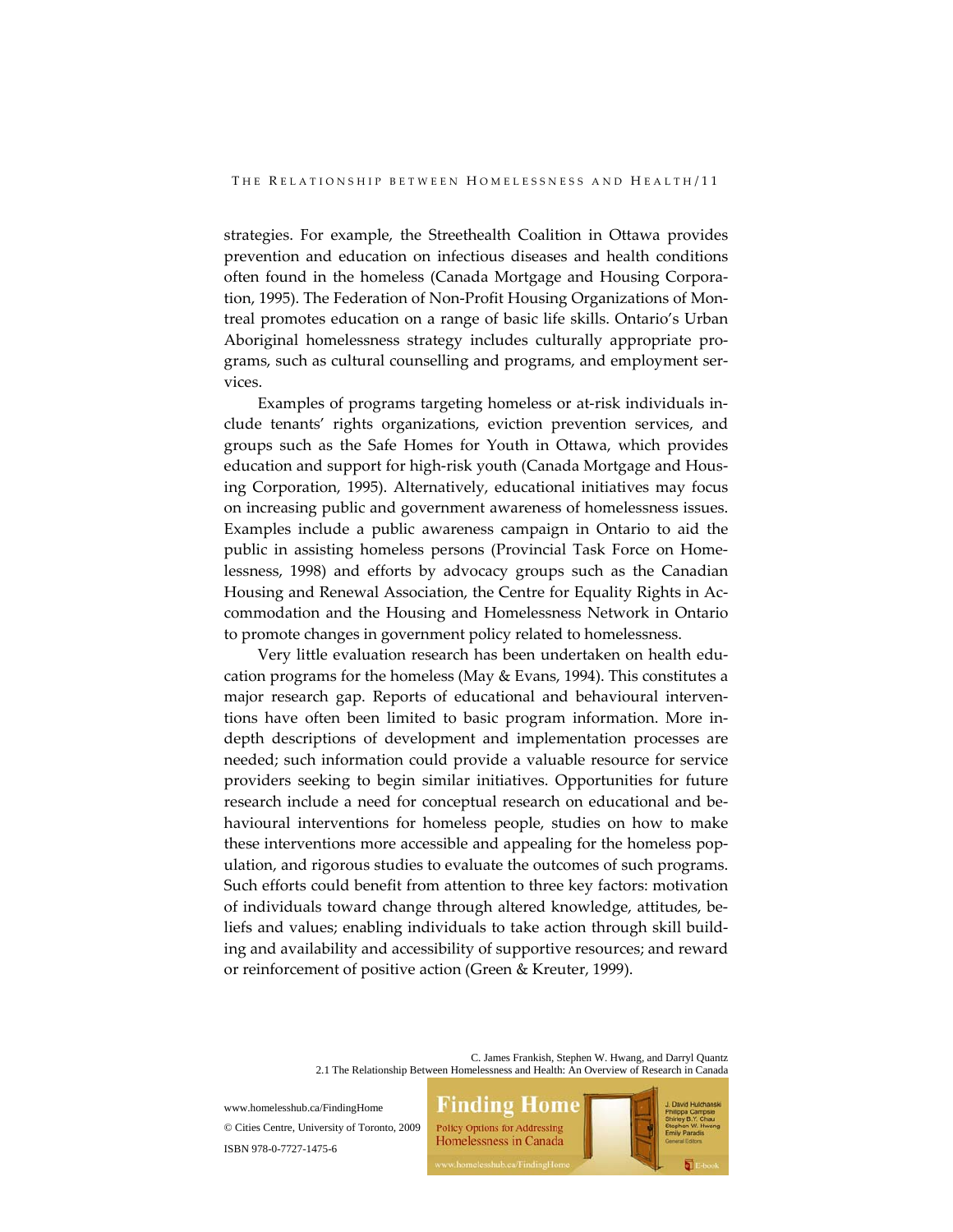### *Environmental Strategies*

Environmental strategies are attempts to alter the social, economic, or physical environment in a specific setting to create a supportive envi‐ ronment that enables and facilitates behaviour change. This approach recognizes that the environment or context in which homelessness oc‐ curs may be altered to enhance desired behaviours or limit undesirable actions. The environment or context may vary in scale from a single pro‐ gram (e.g., a supportive housing site or outreach program) to a specific neighbourhood to an entire city, province, or country.

Examples of environmental strategies at the program level are Street City in Toronto, which provided services to homeless persons in an envi‐ ronment designed to engage individuals unaccustomed to living indoors (Canada Mortgage and Housing Corporation, 1995), and the Lookout Emergency Aid Society in Vancouver, which provided both short‐term shelter as well as long-term supportive housing for adult men and women who were unable independently to meet basic daily needs (Canada Mortgage and Housing Corporation, 1999). A macro‐level example is the federal government's Supporting Community Partnerships Initiative (SCPI), which seeks to promote cooperation and coordination at a local level and to provide "communities with the tools and resources needed to set their own course of action" to respond to homelessness in their community.

Research undertaken in environmental strategies has largely taken the form of environmental scans and needs assessments. Two reviews have documented and categorized a number of Canadian programs/projects that included environmental strategies (Canada Mort‐ gage and Housing Corporation, 1995, 1999). A number of projects have provided examples of community development processes in the home‐ less population. Researchers have outlined lessons learned while conducting community‐based research on homelessness in Toronto (Boydell et al., 2000). Others have looked at factors that restrict or facilitate com‐ munity participation by disadvantaged persons (Boyce, 2001). Opportunities for research include conceptual work to organize and frame these efforts, in‐depth evaluations to ensure that programs have measurable

> C. James Frankish, Stephen W. Hwang, and Darryl Quantz 2.1 The Relationship Between Homelessness and Health: An Overview of Research in Canada

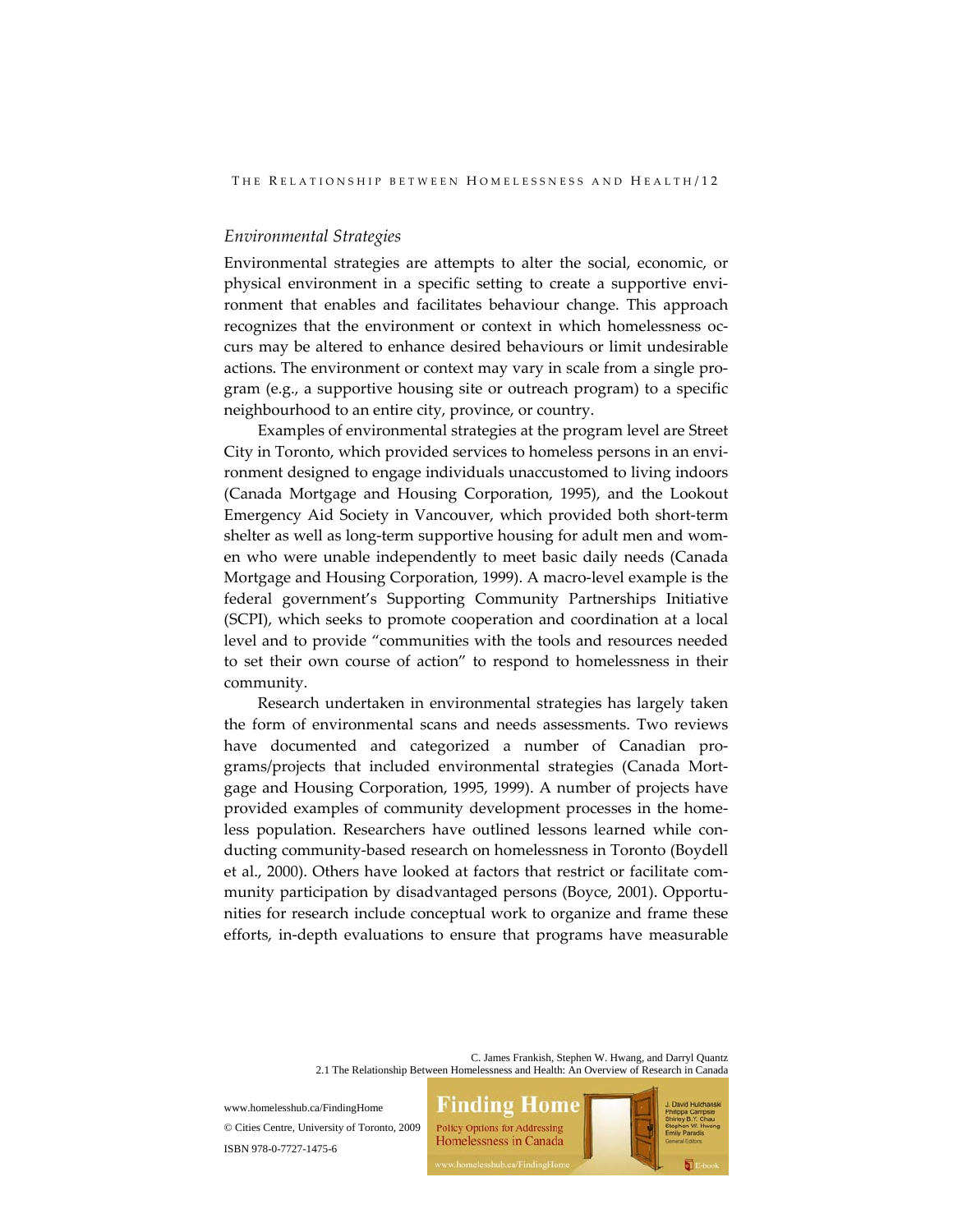outcomes, and translation of information into a form useful for planning (Quantz & Frankish, 2002).

# *Policy and Legislative Strategies*

This cluster includes efforts to reduce homelessness through policies and legislation related to poverty and its amelioration, social housing, public health, immigration and law enforcement. Recognizing that a variety of policy, regulatory, legislative and political factors create a climate that has an enormous impact on homelessness and its management, these strategies focus on the creation of "healthy public policies."

Examples of current initiatives include the government of Alberta's framework outlining policy responses to homelessness with respect to housing and support services, local capacity development and govern‐ mental coordination (Alberta Community Development, 2000). The 1999 Vancouver Agreement is an example of collaboration at the federal, pro‐ vincial and municipal levels to focus on economic, social and community development in the Downtown Eastside neighbourhood, where home‐ lessness is a major issue. Examples of public health policies that have been implemented or considered include safe‐injection sites, needle ex‐ change programs and other harm reduction policies.

These strategies are foundational to all others, because the absence of a strong policy‐legislative approach to homelessness will seriously limit and undermine efforts in other areas. There is a need for work to examine the impact of various health and social policies on the lives of homeless people. Particularly vital (Classer et al., 1999) areas include welfare policy as it affects adults and families with children, policies that impact young women (Novac et al., 2002), and practices in the child welfare system that may contribute to youth homelessness (Appathurai, 1991; Kufeldt, 1991). Comparing policies in different jurisdictions and their impact on homelessness can provide important insights (Classer et al., 1999; Eberle et al., 2001). Government frameworks on homelessness call for efforts to ensure accountability in reaching specific targets and goals. But, there has been relatively little work on policy evaluation in this area. Future research has the potential to provide essential informa‐ tion to guide future policy‐making.

> C. James Frankish, Stephen W. Hwang, and Darryl Quantz 2.1 The Relationship Between Homelessness and Health: An Overview of Research in Canada

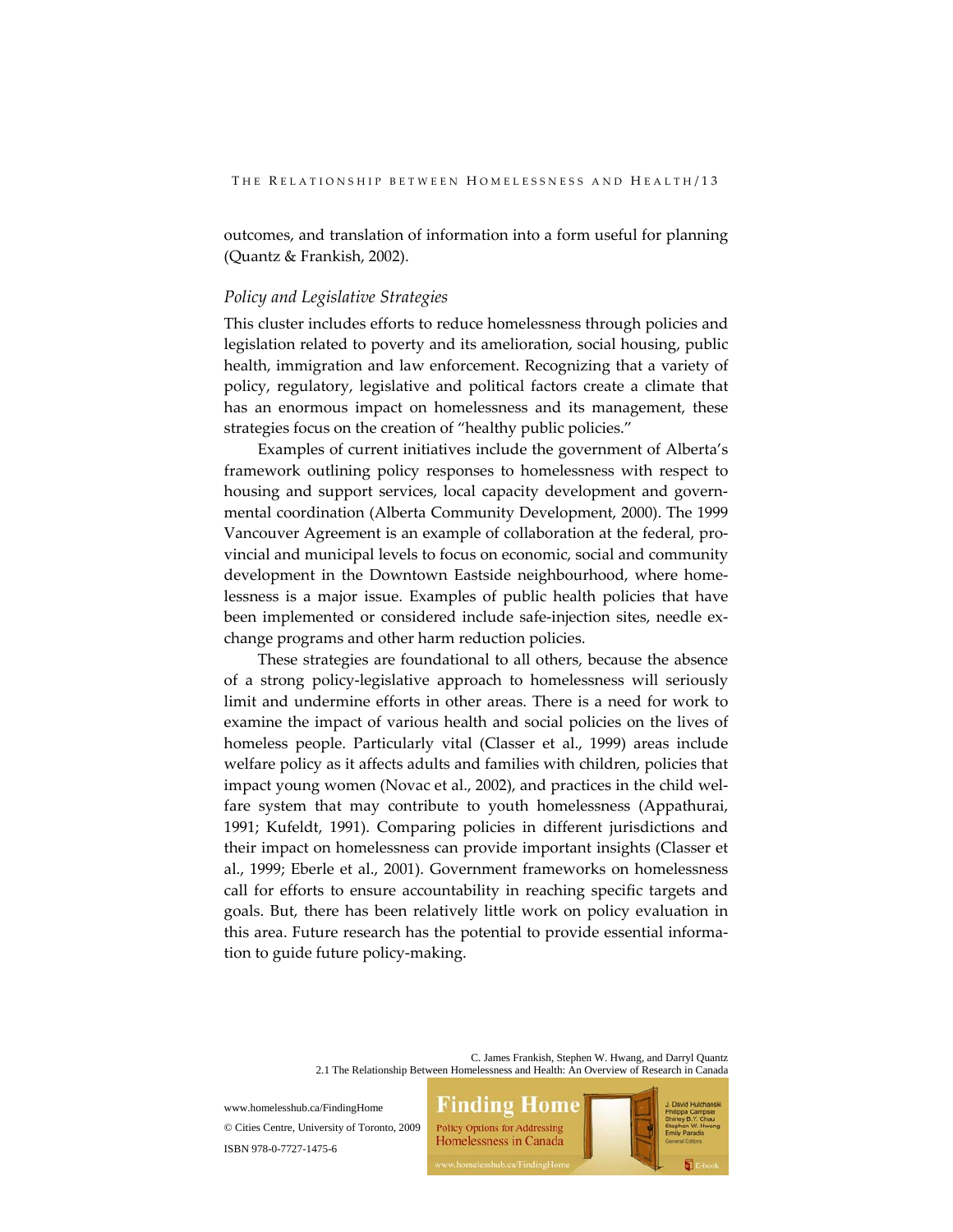#### **Strategic Directions for Future Research on Homelessness**

Based our review, we conclude that Canadian research in the area of homelessness and health faces important challenges. First, the complexity of the issue of homelessness requires the involvement of a wide range of stakeholders, including all levels of government, service providers, health professionals, biomedical/social science researchers, community groups and homeless people themselves. Both horizontal integration (across various sectors such as health, law, housing, social services) and vertical integration (across federal, provincial, territorial, and local governments, and within communities) are needed.

Second, the diversity of values, beliefs and perspectives on home‐ lessness must be acknowledged, and public discourse is needed on the causes of homelessness in Canada and the appropriate response to this problem.

Third, consensus needs to be reached on the definition of homelessness and the measures by which efforts to reduce homelessness or im‐ prove the quality of life of homeless people will be judged.

Fourth, researchers need to design and conduct studies on home‐ lessness that are policy‐relevant and develop strategies to translate their research into policy and practice. There has been little research evaluat‐ ing the effects of policy on homelessness or quality of life among the homeless and the vast majority of programs for homeless people have not been evaluated. Many of the evaluations that have been conducted are of modest quality, but at the present time, the resources and expertise that would allow for a robust evaluation are often not available at the local level.

These challenges should not deter or diminish current interests and efforts around research on homelessness and health in Canada. Rather, they call for renewed commitment, strategic planning and wise investment of human and fiscal resources. Within all six categories of research there is significant need for further development. Conceptual research on the definition and meaning of homelessness can provide greater clarity in ongoing discussions of homelessness among advocacy groups and policy‐makers. Environmental scans that document the extent of home‐ lessness and the health problems of homeless people are useful, but they

> C. James Frankish, Stephen W. Hwang, and Darryl Quantz 2.1 The Relationship Between Homelessness and Health: An Overview of Research in Canada

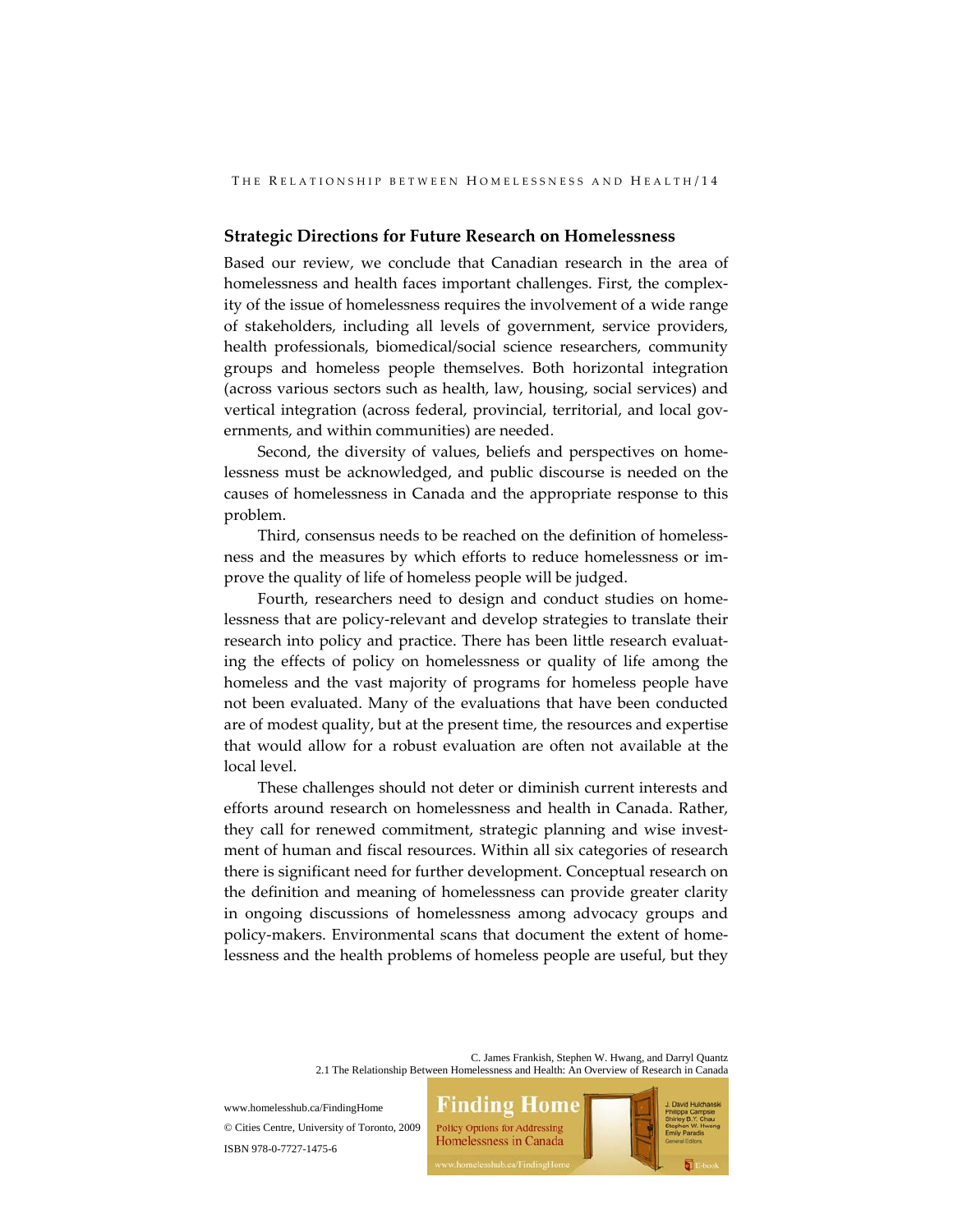remain primarily descriptive in nature. There is a need to move from this understanding to outcome measures and interventions. Methods re‐ search could make significant contributions through the development of valid/precise measures of quality of life in homeless people and indi‐ viduals at risk. Needs assessment research needs to be systematically linked to objectives and interventions. Finally, more high-quality evaluation and intervention research is urgently needed.

Community involvement is vital in any work on homelessness and its conceptualization, measurement or change. While this may seem selfevident, the reality is that many groups often have limited capacity for engagement in these efforts. Concrete efforts are needed to ensure that communities are able to contribute to, and participate effectively in, the study of homelessness and use of research findings. The primary need is capacity‐building to allow communities to initiate projects in equitable partnerships with government and academia. Resources must be made available to both promote research by various community groups and to teach research skills such as proposal writing and research design. Potential strategies include workshops, access to research courses at aca‐ demic institutions, the development of easy‐to‐use research information, and financial support to allow community members to participate in these activities.

The issue of dissemination remains a key challenge in homelessness research. The question is how we can best communicate the lessons, experiences and best practices of dealing with homelessness. How can this information be communicated in a variety of forms and media that are appropriate to their target audiences? Significant barriers exist, including time, personnel, research capacity and resources.

We suggest three strategic priorities towards a better understanding of homelessness and the implementation and evaluation of efforts to re‐ duce homelessness and improve the lives and quality of life among the homeless. The first priority is a nationwide effort to achieve a core, con‐ sensus definition and set of indicators related to the definition and extent of homelessness. Second, we need clear definitions and measures for a) the health status of homeless (and at‐risk) groups; b) the use of the health and social services by homeless people; and c) relations between homelessness and broader, non‐medical determinants of health (e.g., income,

> C. James Frankish, Stephen W. Hwang, and Darryl Quantz 2.1 The Relationship Between Homelessness and Health: An Overview of Research in Canada

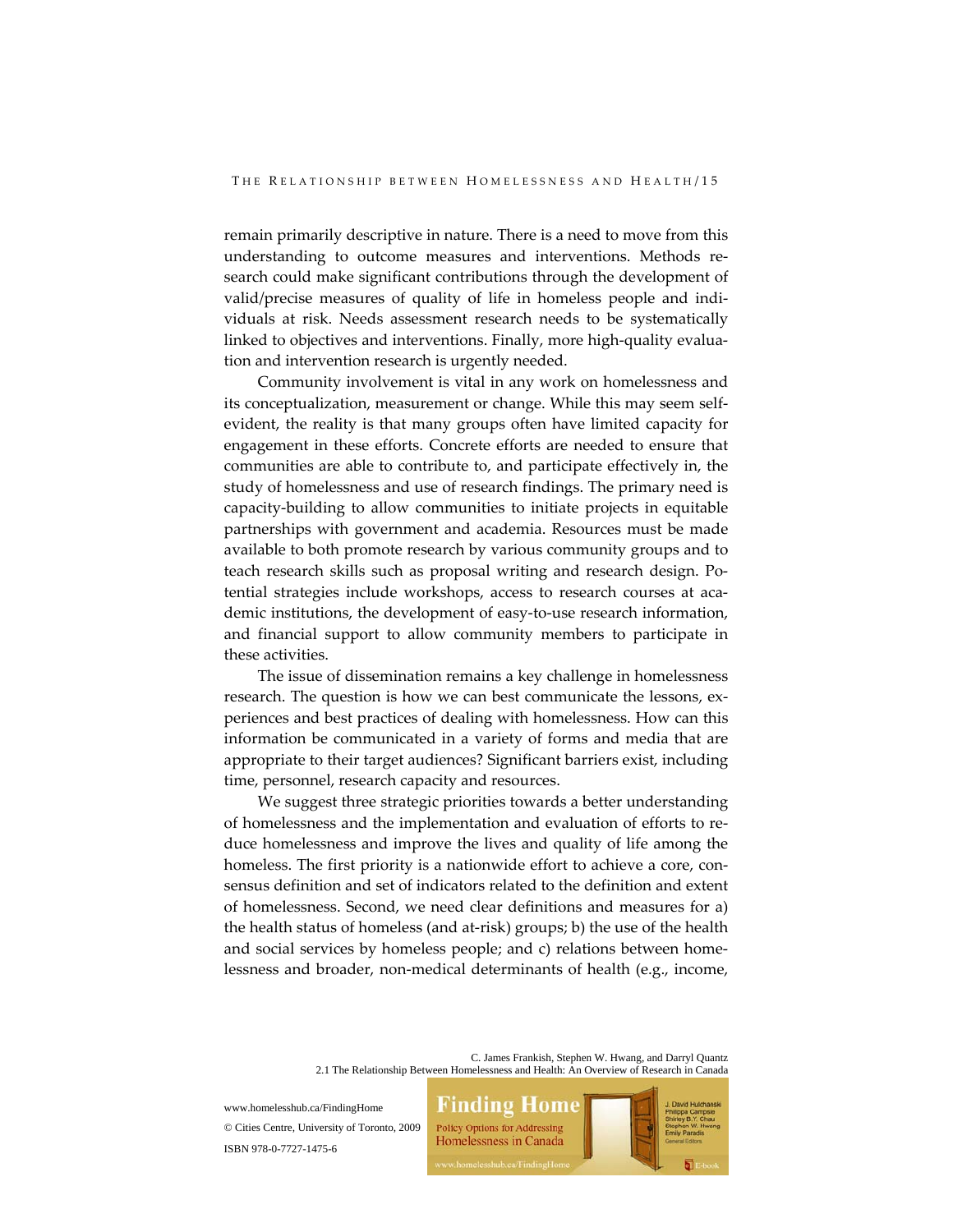education, employment, social support, gender, culture, etc.). This effort to create a common dataset would not preclude communities from collecting additional data of local interest and value.

A third priority must be the development of research infrastructure. This effort would include the development of demonstration projects or surveillance systems that could reliably collect data on the indicators of homelessness. Government-funded projects that purport to address either the processes or outcomes of homelessness should be subjected to an "evaluability" assessment. Groups such as the Canadian Consortium for Health Promotion Research could assist all levels of government in determining whether current projects/programs are in fact, evaluable. We suspect that many projects and programs presently lack the necessary and sufficient conditions to be fairly evaluated. This effort could move research toward a model of program evaluation that sets realistic expectations in terms of measurement of focused aspects of homelessness, and one that provides sufficient time and resources to allow for appropriate assessment of homelessness interventions and their effects.

We encourage investment of the needed resources toward the science and application of research on homelessness. Building on its tradi‐ tions in health promotion and its strengths in population health research, Canada is well placed to be a world leader in intervention research on homelessness. This can be a vehicle for building community health. These efforts may generate additional benefits, including commitment to reducing health disparities, new partnerships across academic disciplines, and intersectoral work on the determinants of health.

*C. James Frankish is with the Institute of Health Promotion Research, Univer‐ sity of British Columbia. Stephen W. Hwang and Darryl Quantz are at the Centre for Research on Inner City Health, St. Michael's Hospital; Faculty of Medicine, University of Toronto.*

# **References**

Advisory Council for the Elimination of Tuberculosis (1992). Prevention and con‐ trol of tuberculosis among homeless persons: Recommendations of the Ad‐ visory Council for the Elimination of Tuberculosis. *Morbidity and Mortality Weekly Report*, 4l, 13‐23.

> C. James Frankish, Stephen W. Hwang, and Darryl Quantz 2.1 The Relationship Between Homelessness and Health: An Overview of Research in Canada

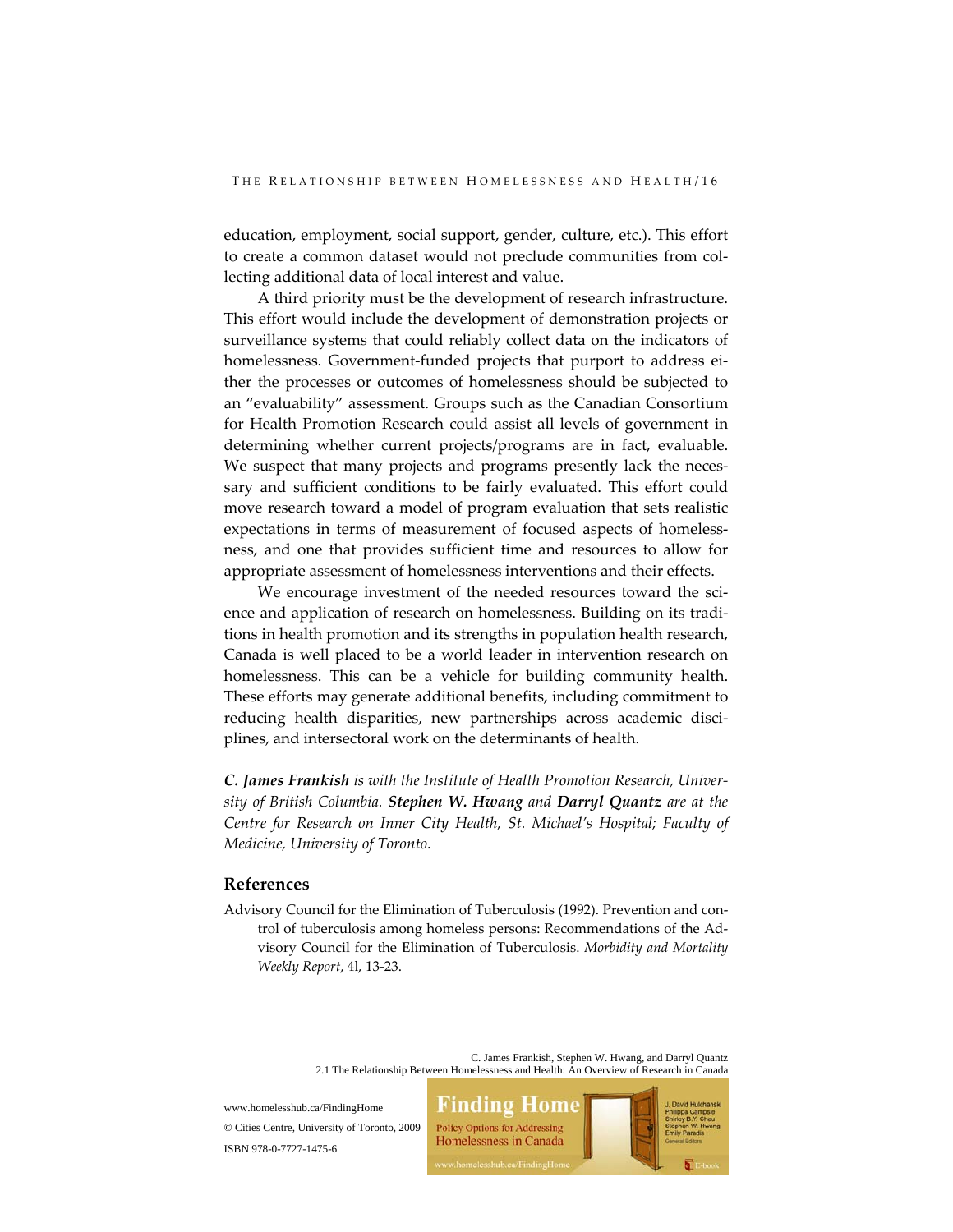- Alberta Community Development (2000). *Moving forward… homelessness policy framework: Implementation strategy*. Edmonton: Author.
- Allen, D. M., Lehman, J. S., Green, T. A., Lindegren, M. L., Onorato, I. M., & For‐ rester, W. (1994). HIV infection among homeless adults and runaway youth, United States, 1989‐1992. *AIDS*, 8(11), 1593‐1598.
- Appathurai, C. (1991). Developing policies for runaways: Insights from the litera‐ ture. *Journal of Health & Social Policy*, 2(4), 51‐64.
- Barnes, P. F., El‐Hajj, H., Preston‐Martin, S., Cave, M. D., Jones, B. E., Otaya, M., Pogoda, J., & Eisenach, K. D. (1996). Transmission of tuberculosis among the urban homeless. *The Journal of the American Medical Association*, 275(4), 305‐307.
- Begin, P., Casavant, L., Chenier, N. M., & Dupuis, J. (1999). *Homelessness*. Ottawa: Parliamentary Research Branch.
- Bentley, D. (1995). *Measuring homelessness: A review of recent research*. Winnipeg: Institute of Urban Studies, University of Winnipeg.
- Boyce, W. F. (2001). Disadvantaged persons' participation in health promotion projects: Some structural dimensions. *Social Science & Medicine*, 52(10), 1551‐ 1564.
- Boydell, K. M., Goering, P., & Morell‐Bellai, T. L. (2000). Narratives of identity: Re‐presentation of self in people who are homeless. *Qualitative Health Re‐ search*, 10(1), 26‐38.
- Canada Mortgage and Housing Corporation (1995). *Inventory of projects and pro‐ grams addressing homelessness*. Ottawa: Author.
- Canada Mortgage and Housing Corporation (1999). *Documentation of best practices addressing homelessness*. Ottawa: Author.
- Canadian Mental Health Association (1998). *Mental illness and pathways into home‐ lessness: Proceedings and recommendations*. Toronto: Author.
- City of Toronto (2000). *The Toronto report card on homelessness*. Toronto: Author.
- Classer, I., Fournier, L., & Costopoulos, A. (1999). Homelessness in Quebec City, Quebec and Hartford, Connecticut: A cross-national and cross-cultural analysis. *Urban Anthropology*, 28(2), 141‐159.
- Crowe, C., & Hardill, K. (1993). Nursing research and political change: The street health report. *Canadian Nurse*, 89(1), 21‐24.
- Eberle, M., Kraus, D., & Serge, L. (2001). *Homelessness: Causes & effects ‐ Back‐ ground report: A profile and policy review of homelessness in the provinces of On‐ tario, Quebec and Alberta* (Vol. 4). Vancouver: Ministry of Social Develop‐ ment and Economic Security.
- Fischer, P. J., & Breakey, W. R. (1991). The epidemiology of alcohol, drug, and mental disorders among homeless persons. *American Psychologist*, 46(11), 1115‐1128.

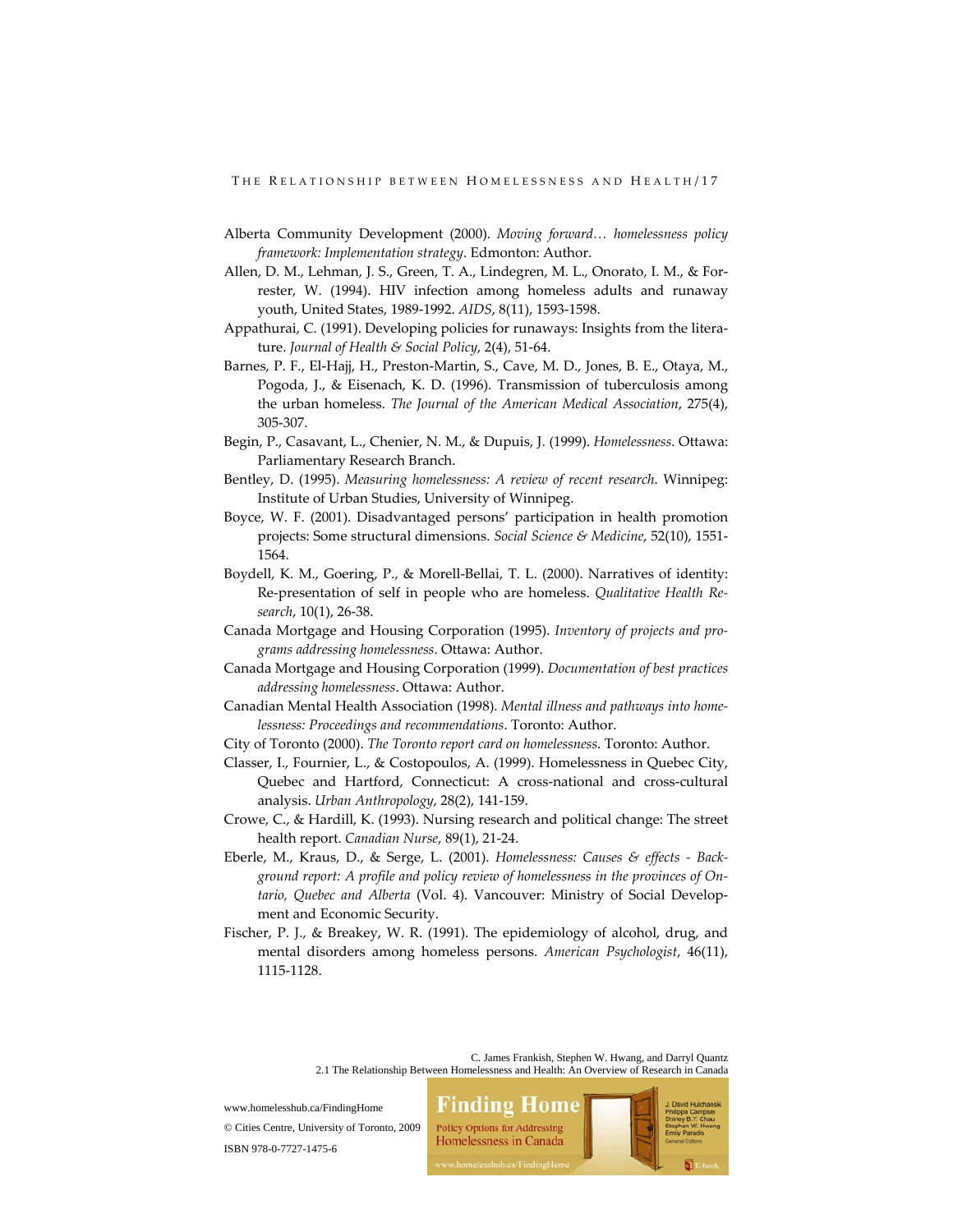- Gelberg, L., Gallagher, T. C., Andersen, R. M., & Koegel, P. (1997). Competing priorities as a barrier to medical care among homeless adults in Los Angeles. *American Journal of Public Health*, 87(2), 217‐220.
- Gelberg, L., & Leake, B. D. (1993). Substance use among impoverished medical patients: The effect of housing status and other factors. *Medical Care*, 31(9), 757‐766.
- Gelberg, L., Linn, L. S., & Mayer‐Oakes, S. A. (1990). Differences in health status between older and younger homeless adults. *Journal of the American Geriat‐ rics Society*, 38(11), 1220‐1229.
- Gibson, G., Rosenheck, R., Tullner, J. B., Grimes, R. M., Seibyl, C. L., Rivera‐ Torres, A., Goodman, H. S., & Nunn, M. E. (2003). A national survey of the oral health status of homeless veterans. *Journal of Public Health Dentistry*, 63(1), 30‐37.
- Goering P., Tolomiczenko, G., Sheldon, T., Boydell, K., & Wasylenki, D. (2002). Characteristics of persons who are homeless for the first time. *Psychiatric Services*, 53(11), 1472‐1474.
- Green, L., & Kreuter, M. (1999). *Health promotion planning: An educational and eco‐ logical approach*. Mountain View, CA: Mayfield.
- Greene, J. M., & Ringwalt, C. L. (1998). Pregnancy among three national samples of runaway and homeless youth. *Journal of Adolescent Health*, 23(6), 370‐377.
- Herman, D. B., Susser, E. S., Struening, E. L., & Link, B. L. (1997). Adverse child‐ hood experiences: Are they risk factors for adult homelessness?. *American Journal of Public Health*, 87(2), 249‐255.
- Hwang, S. W. (2000). Mortality among men using homeless shelters in Toronto, Ontario. *The Journal of the American Medical Association*, 283(16), 2152‐2157.
- Hwang, S. W. (2001). Homelessness and health. *Canadian Medical Association Journal*, 164(2), 229‐33.
- Hwang, S. W. (2002). Is homelessness hazardous to your health?: Obstacles to the demonstration of a causal relationship. *Canadian Journal of Public Health*, 93(6), 407‐410.
- Hwang, S. W., & Bugeja, A. L. (2000). Barriers to appropriate diabetes management among homeless people in Toronto. *Canadian Medical Association Jour‐ nal*, 163(2), 161‐165.
- Hwang, S. W., & Gottlieb, J. L. (1999). Drug access among homeless men in To‐ ronto. *Canadian Medical Association Journal*, 160(7), 1021.
- Jencks, C. (1994). *The homeless*. Cambridge, MA: Harvard University Press.
- Kinchen, K., & Wright, J. D. (1991). Hypertension management in health care for the homeless clinics: Results from a survey. *American Journal of Public Health*, 81(9), 1163‐1165.

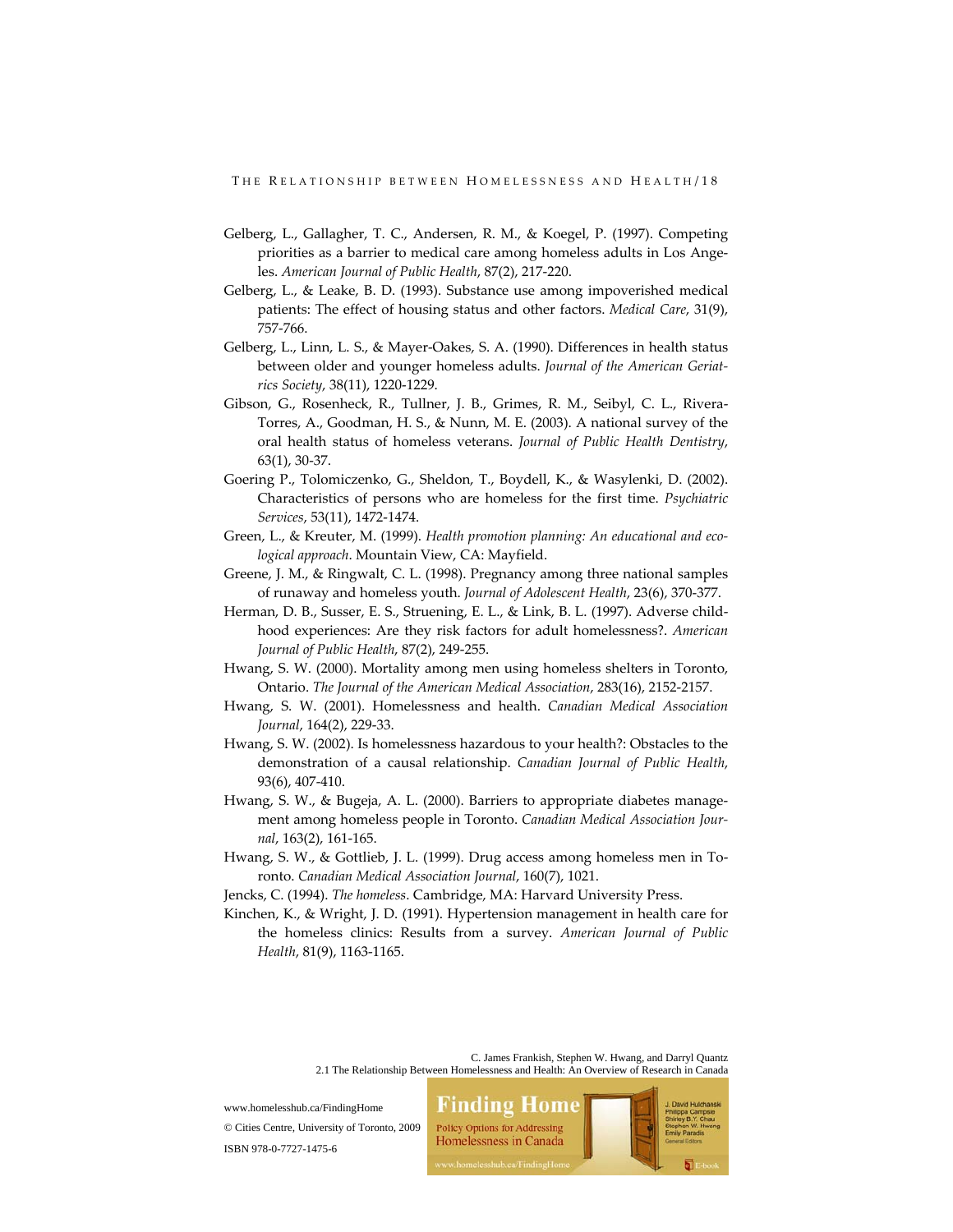- Koegel, P., Melamid, E., & Burnam, A. (1995). Childhood risk factors for home‐ lessness among homeless adults. *American Journal of Public Health*, 85(12), 1642‐1649.
- Kufeldt, K. (1991). Social policy and runaways. *Journal of Health & Social Policy*, 2(4), 37‐49.
- Kuhn, R., & Culhane, D. P. (1998). Applying cluster analysis to test a typology of homelessness by pattern of shelter utilization: Results from the analysis of administrative data. *American Journal of Community Psychology*, 26(2), 207‐ 232.
- Kushel, M. B., Perry, S., Bangsberg, D., Clark, R., & Moss, A. R. (2002). Emer‐ gency department use among the homeless and marginally housed: Results from a community‐based study. *American Journal of Public Health*, 92(5), 778‐ 784.
- Kushel, M. B., Vittinghoff, E., & Haas, J. S. (2001). Factors associated with the health care utilization of homeless persons. *The Journal of the American Medi‐ cal Association*, 285(2), 200‐206.
- Lee, J., Gaetz, S., & Goettler, F. (1994). The oral health of Toronto's street youth. *Journal of the Canadian Dental Association*, 60(6), 545‐548.
- Lehman, A. F., Dixon, L. B., Kernan, E., DeForge, B. R., & Postrado, L. T. (1997). A randomized trial of assertive community treatment for homeless persons with severe mental illness. *Archives of General Psychiatry*, 54(11), 1038‐1043.
- Lehman, A. F., Kernan, E., DeForge, B. R., & Dixon L. (1995). Effects of homelessness on the quality of life of persons with severe mental illness. *Psychiatric Services*, 46(9), 922‐926.
- Manzon, L., Rosario, M., & Rekart, M. L. (1992). HIV seroprevalence among street involved Canadians in Vancouver. *AIDS Education and Prevention*, (Suppl.), 86‐89.
- Martell, J. V., Seitz, R. S., Harada, J. K., Kobayashi, J., Sasaki, V. K., & Wong, C. (1992). Hospitalization in an urban homeless population: The Honolulu Ur‐ ban Homeless Project. *Annals of Internal Medicine*, 116(4), 299‐303.
- May, K. M., & Evans, G. G. (1994). Health education for homeless populations. *Journal of Community Health Nursing*, 11, 229‐237.
- Metraux, S., Marcus, S. C., & Culhane, D. P. (2003). The New York‐New York housing initiative and use of public shelters by persons with severe mental illness. *Psychiatric Services*, 54(1), 67‐71.
- Nazar-Stewart, V., & Nolan, C. M. (1992). Results of a directly observed intermittent isoniazid preventive therapy program in a shelter for homeless men. *American Review of Respiratory Disease*, 146(1), 57‐60.

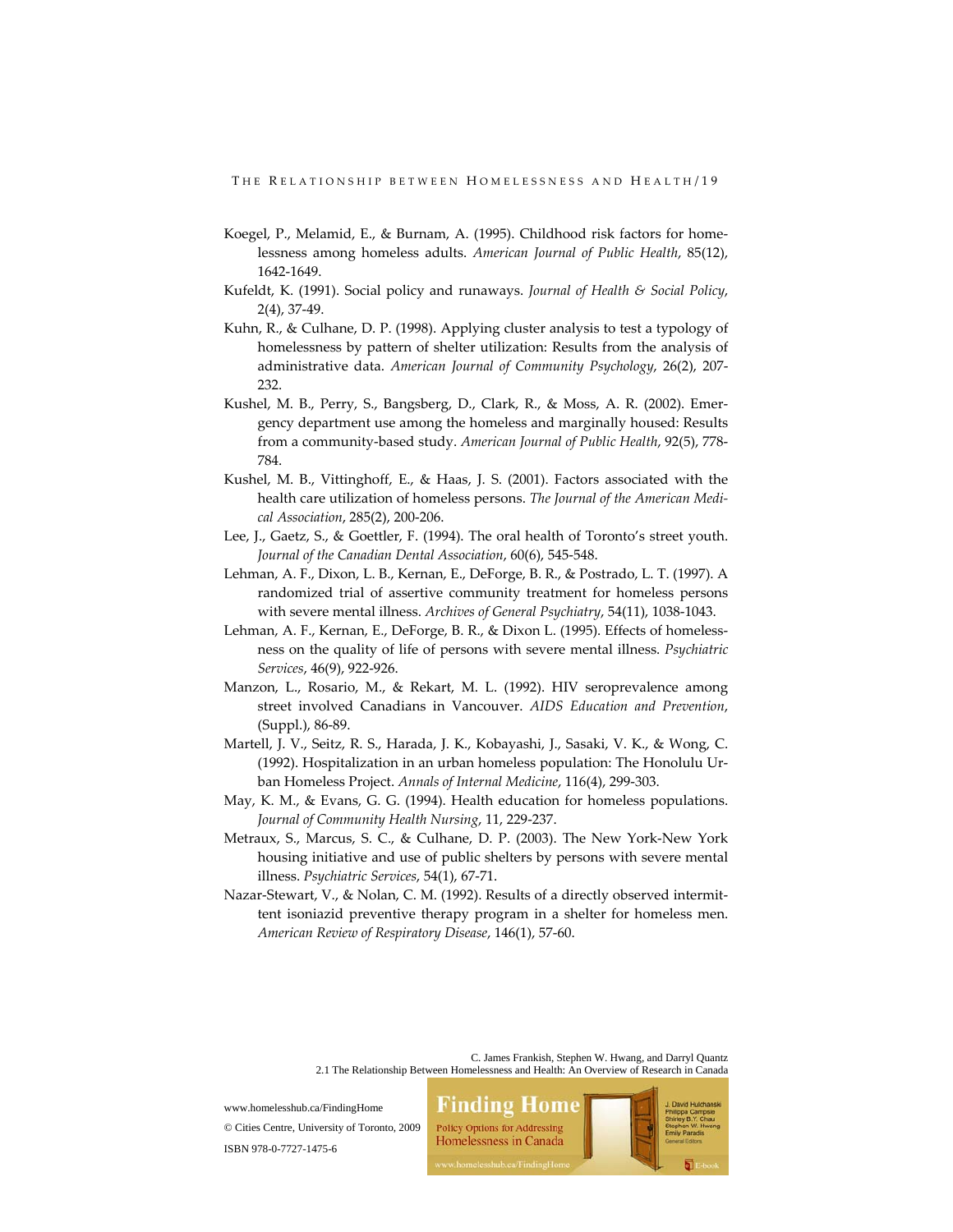- Nolan, C. M, Elarth, A. M, Barr, H., Saeed, A. M., & Risser, D. R. (1991). An out‐ break of tuberculosis in a shelter for homeless men: A description of its evolution and control. *American Review of Respiratory Disease*, 143(2), 257‐261.
- Novac, S., Serge, L., Eberle, M., & Brown, J. (2002). *On her own: Young women and homelessness in Canada*. Ottawa: Status of Women Canada.
- O'Flaherty, B. (1996). *Making room: The economics of homelessness*. Cambridge, MA: Harvard University Press.
- Pablos‐Mendez, A., Knirsch, C. A., Barr, R. G., Lerner, B. H., & Frieden, T. R. (1997). Nonadherence in tuberculosis treatment: Predictors and conse‐ quences in New York City. *The American Journal of Medicine*, 102(2), 164‐170.
- Pizem, P., Massicotte, P., Vincent, J. R., & Barolet, R. Y. (1994). The state of oral and dental health of the homeless and vagrant population of Montreal. *Journal of the Canadian Dental Association*, 60(12), 1061‐1065.
- Provincial Task Force on Homelessness (1998). *Report of the Provincial Task Force on Homelessness*. Ottawa: Author.
- Quantz, D., & Prankish, J. (2002). *Homelessness research in the Greater Vancouver Regional District: An agenda for moving forward*. Vancouver: University of British Columbia.
- Roy, E., Boivin, J. F., Haley, N., Lemire, N. (1998a). Mortality among street youth. *The Lancet*, 352(9121), 32.
- Roy, E., Haley, N., Eemire, N., Boivin, J. F, Leclerc, P., & Vincelette, J. (1999). He‐ patitis B virus infection among street youths in Montreal. *Canadian Medical Association Journal*, 161(6), 689‐693.
- Roy, E., Haley, N., Leclerc, P., Cedras, L., Biais, L., & Boivin, J. F. (2003). Drug injection among street youths in Montreal: Predictors of initiation. *Journal of Urban Health*, 80(1), 92‐105.
- Roy, E., Lemire, N., Haley, N., Boivin, J. F., Frappier, J. Y., & Claessens, C. (1998b). Injection drug use among street youth: A dynamic process. *Cana‐ dian Journal of Public Health*, 89(4), 239‐240.
- Salit, S. A., Kuhn, E. M., Hartz, A. J., Vu, J. M., & Mosso, A. L. (1998). Hospitaliza‐ tion costs associated with homelessness in New York City. *The New England Journal of Medicine*, 338(24), 1734‐1740.
- Schwartz, S., & Carpenter, K. M. (1999). The right answer for the wrong question: Consequences of type III error for public health research. *American Journal of Public Health*, 89(8), 1175‐1180.
- Shinn, M., Weitzman, B. C., Stojanovic, D., Knickman, J. R., Jimenez, L., Duchon, L., James, S., & Krantz, D. H. (1998). Predictors of homelessness among families in New York City: From shelter request to housing stability. *Ameri‐ can Journal of Public Health*, 88(11), 1651‐1657.